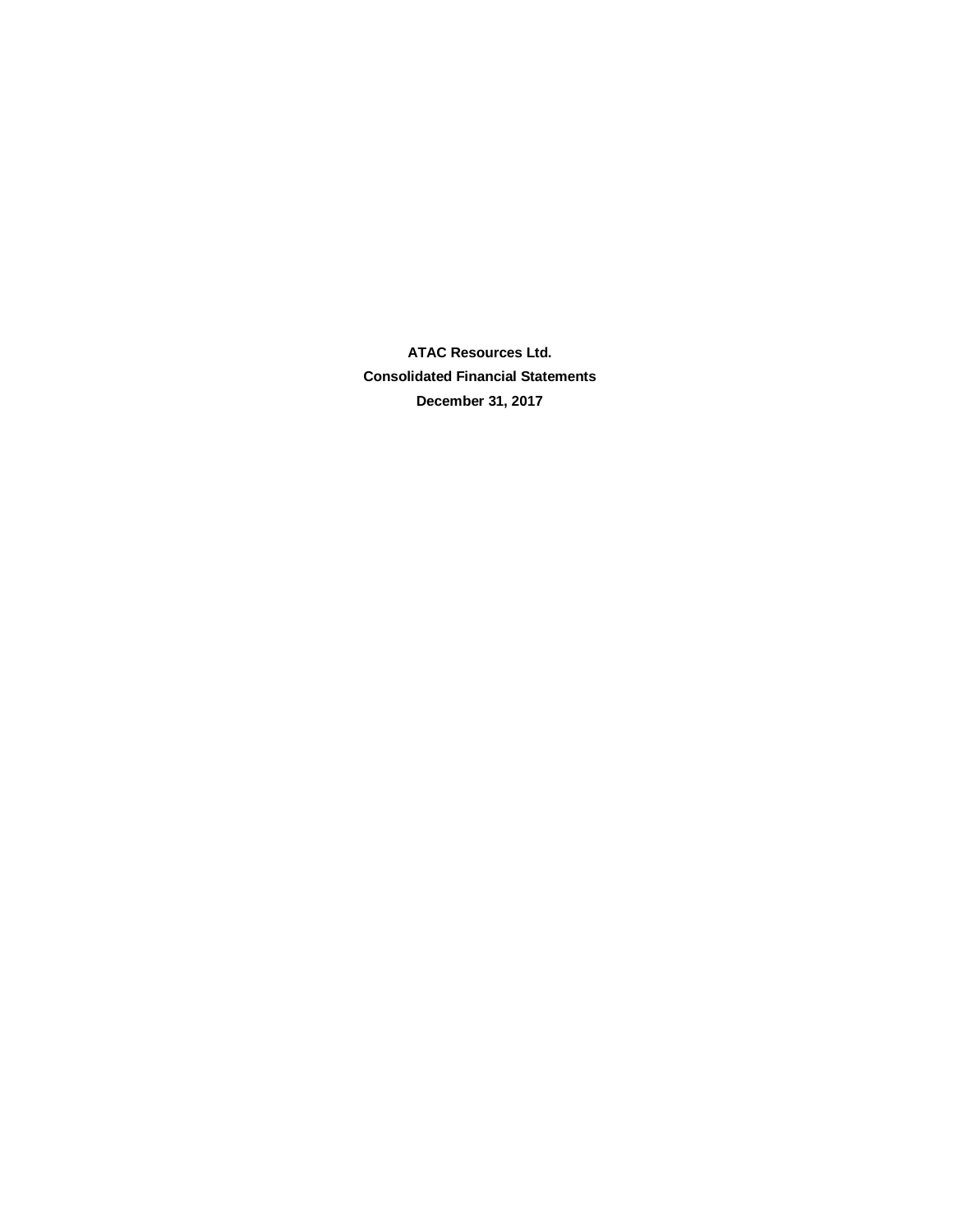# $D$ AVIDSON  $\&$  COMPANY LLP  $\_\_\_\_\$ Chartered Professional Accountants

# **INDEPENDENT AUDITORS' REPORT**

To the Shareholders of ATAC Resources Ltd.

We have audited the accompanying consolidated financial statements of ATAC Resources Ltd., which comprise the consolidated statements of financial position as at December 31, 2017 and 2016 and the consolidated statements of loss and comprehensive loss, changes in shareholders' equity and cash flows for the years then ended, and a summary of significant accounting policies and other explanatory information.

#### *Management's Responsibility for the Consolidated Financial Statements*

Management is responsible for the preparation and fair presentation of these consolidated financial statements in accordance with International Financial Reporting Standards, and for such internal control as management determines is necessary to enable the preparation of consolidated financial statements that are free from material misstatement, whether due to fraud or error.

## *Auditors' Responsibility*

Our responsibility is to express an opinion on these consolidated financial statements based on our audits. We conducted our audits in accordance with Canadian generally accepted auditing standards. Those standards require that we comply with ethical requirements and plan and perform the audit to obtain reasonable assurance about whether the consolidated financial statements are free from material misstatement.

An audit involves performing procedures to obtain audit evidence about the amounts and disclosures in the consolidated financial statements. The procedures selected depend on the auditors' judgment, including the assessment of the risks of material misstatement of the consolidated financial statements, whether due to fraud or error. In making those risk assessments, the auditor considers internal control relevant to the entity's preparation and fair presentation of the consolidated financial statements in order to design audit procedures that are appropriate in the circumstances, but not for the purpose of expressing an opinion on the effectiveness of the entity's internal control. An audit also includes evaluating the appropriateness of accounting policies used and the reasonableness of accounting estimates made by management, as well as evaluating the overall presentation of the consolidated financial statements.

We believe that the audit evidence we have obtained in our audits is sufficient and appropriate to provide a basis for our audit opinion.

#### *Opinion*

In our opinion, these consolidated financial statements present fairly, in all material respects, the financial position of ATAC Resources Ltd. as at December 31, 2017 and 2016 and its financial performance and its cash flows for the years then ended in accordance with International Financial Reporting Standards.

# **"DAVIDSON & COMPANY LLP"**

March 21, 2018



Vancouver, Canada Chartered Professional Accountants

1200 - 609 Granville Street, P.O. Box 10372, Pacific Centre, Vancouver, B.C., Canada V7Y 1G6 Telephone (604) 687-0947 Davidson-co.com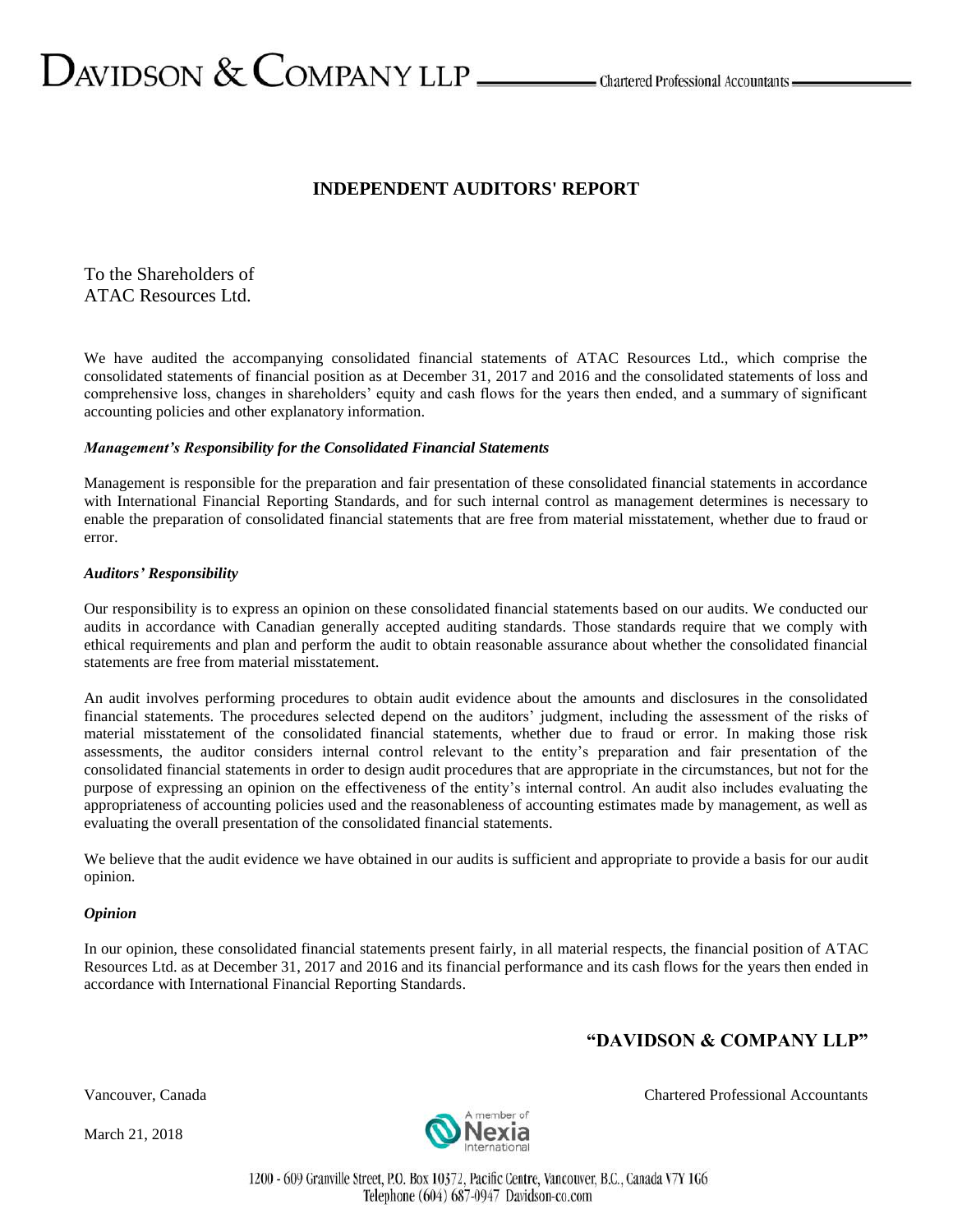# **Consolidated Statements of Financial Position**

# **As at December 31, 2017 and 2016**

|                                                                 |                 |                   | December 31,<br>2017 | December 31,<br>2016 |
|-----------------------------------------------------------------|-----------------|-------------------|----------------------|----------------------|
|                                                                 |                 | Note              | \$                   | \$                   |
| Assets                                                          |                 |                   |                      |                      |
| Current assets                                                  |                 |                   |                      |                      |
| Cash and cash equivalents                                       |                 | 3                 | 13,990,718           | 14,628,414           |
| Restricted cash                                                 |                 | 5                 | 1,385,006            |                      |
| Receivables and prepayments                                     |                 | 4,5               | 395,516              | 74,365               |
| Marketable securities                                           |                 | 6                 | 1,022,818            | 1,469,165            |
|                                                                 |                 |                   | 16,794,058           | 16,171,944           |
| <b>Non-current assets</b>                                       |                 |                   |                      |                      |
| Marketable securities                                           |                 | 6                 |                      | 1                    |
| Prepaid exploration expenditures                                |                 |                   | 30,105               | 5,670                |
| Mineral property interests                                      |                 | 8                 | 104,851,142          | 96,985,836           |
| Reclamation deposit                                             |                 | 9                 | 121,846              |                      |
|                                                                 |                 |                   | 105,003,093          | 96,991,507           |
| <b>Total assets</b>                                             |                 |                   | 121,797,151          | 113,163,451          |
|                                                                 |                 |                   |                      |                      |
| Liabilities and shareholders' equity                            |                 |                   |                      |                      |
| <b>Current liabilities</b>                                      |                 |                   |                      |                      |
| Accounts payable and accrued liabilities                        |                 |                   | 182,037              | 103,521              |
| Accounts payable to related parties                             |                 | 12                | 92,745               | 105,144              |
| Restricted cash payable                                         |                 | 5                 | 1,385,006            |                      |
| Flow-through share premium liability                            |                 |                   |                      | 31,395               |
|                                                                 |                 |                   | 1,659,788            | 240,060              |
| <b>Non-current liabilities</b>                                  |                 |                   |                      |                      |
| Deferred income tax liability                                   |                 | 13                | 15,062,259           | 12,722,993           |
| <b>Total liabilities</b>                                        |                 |                   | 16,722,047           | 12,963,053           |
|                                                                 |                 |                   |                      |                      |
| Shareholders' equity                                            |                 |                   |                      |                      |
| Share capital                                                   |                 | 10                | 124,500,676          | 116,011,508          |
| Contributed surplus                                             |                 | 10                | 5,621,596            | 4,853,086            |
| Deficit                                                         |                 |                   | (25,047,168)         | (20,664,196)         |
| <b>Total shareholders' equity</b>                               |                 |                   | 105,075,104          | 100,200,398          |
| Total liabilities and shareholders' equity                      |                 |                   | 121,797,151          | 113,163,451          |
|                                                                 |                 |                   |                      |                      |
| Nature of operations and going concern                          |                 | 1                 |                      |                      |
| <b>Commitments</b>                                              |                 | 16                |                      |                      |
| Events after reporting period                                   |                 | 17                |                      |                      |
|                                                                 |                 |                   |                      |                      |
| Approved on behalf of the Board of Directors on March 21, 2018: |                 |                   |                      |                      |
| "Bruce J. Kenway"                                               | <b>Director</b> | "Glenn R. Yeadon" | <b>Director</b>      |                      |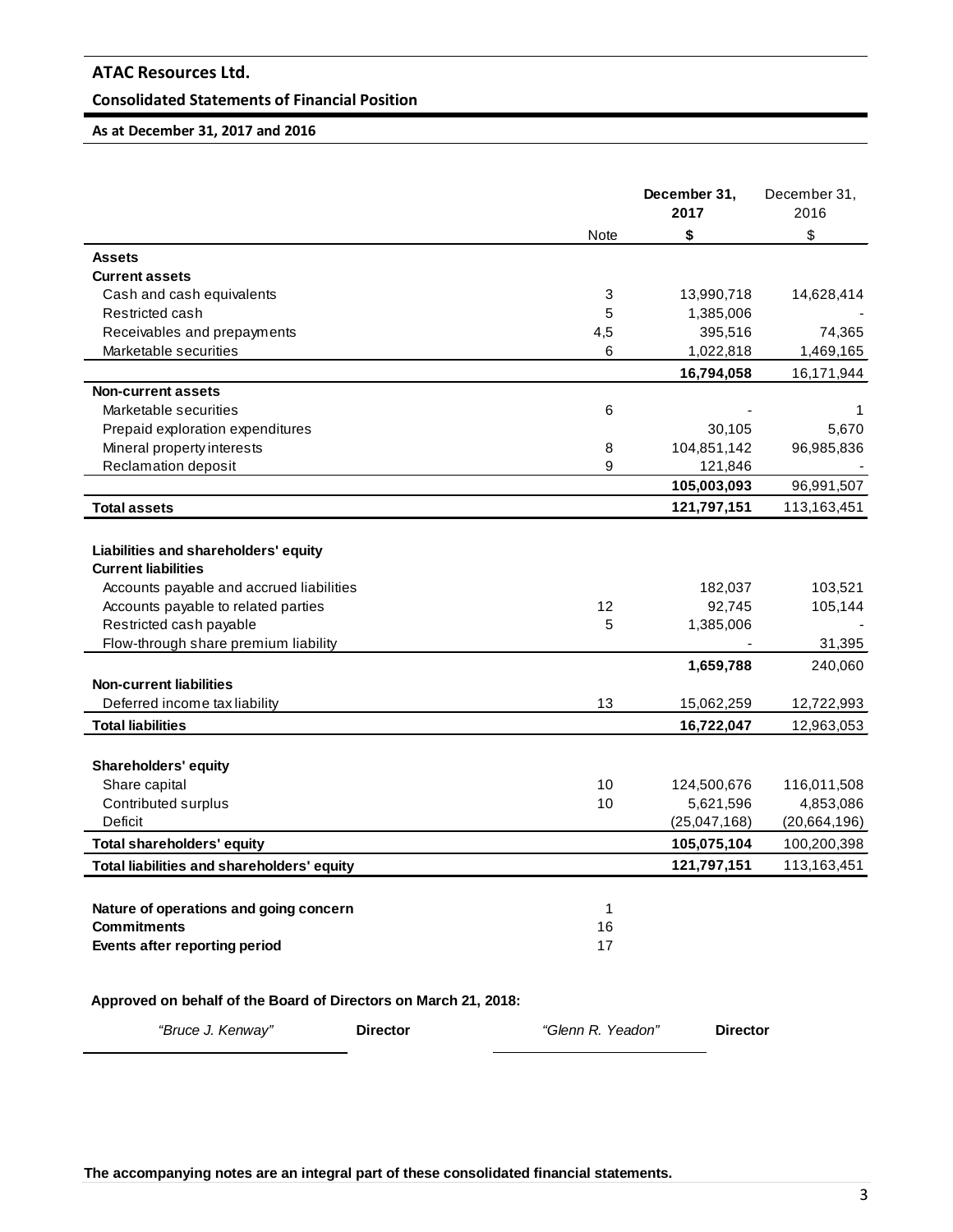# **Consolidated Statements of Changes in Shareholders' Equity**

**For the years ended December 31, 2017 and December 31, 2016**

|                                          | <b>Number</b><br>of shares<br># | <b>Share</b><br>capital<br>\$ | <b>Contributed</b><br>surplus<br>S | <b>Deficit</b><br>\$   | <b>Total</b><br>shareholders'<br>equity |
|------------------------------------------|---------------------------------|-------------------------------|------------------------------------|------------------------|-----------------------------------------|
| January 1, 2016                          | 117,794,577                     | 113,055,372                   | 15,609,330                         | (31,326,966)           | 97,337,736                              |
| Share-based payments                     |                                 |                               | 577,909                            |                        | 577,909                                 |
| Exercise of options                      | 27,500                          | 8,525                         |                                    |                        | 8,525                                   |
| Re-allocated on exercise of options      |                                 | 8,228                         | (8,228)                            |                        |                                         |
| Re-allocated on expiry of options        |                                 |                               | (6,987,325)                        | 6,987,325              |                                         |
| Re-allocated on cancellation of options  |                                 |                               | (4,338,600)                        | 4,338,600              |                                         |
| Private placement shares issued          | 5,000,000                       | 3,250,000                     |                                    |                        | 3,250,000                               |
| Premium on flow-through shares issued    |                                 | (150,000)                     |                                    |                        | (150,000)                               |
| Share issue costs                        |                                 | (160, 617)                    |                                    |                        | (160, 617)                              |
| Loss and comprehensive loss for the year |                                 |                               |                                    | (663, 155)             | (663, 155)                              |
| December 31, 2016                        | 122,822,077                     | 116,011,508                   |                                    | 4,853,086 (20,664,196) | 100,200,398                             |
| January 1, 2017                          | 122,822,077                     | 116,011,508                   | 4,853,086                          | (20,664,196)           | 100,200,398                             |
| Share-based payments                     |                                 |                               | 886,715                            |                        | 886,715                                 |
| Exercise of options                      | 355,000                         | 110,050                       |                                    |                        | 110,050                                 |
| Re-allocated on exercise of options      |                                 | 67,080                        | (67,080)                           |                        |                                         |
| Re-allocated on cancellation of options  |                                 |                               | (51, 125)                          | 51,125                 |                                         |
| Private placement shares issued          | 16,684,800                      | 8,342,400                     |                                    |                        | 8,342,400                               |
| Share issue costs                        |                                 | (30, 362)                     |                                    |                        | (30, 362)                               |
| Loss and comprehensive loss for the year |                                 |                               |                                    | (4,434,097)            | (4,434,097)                             |
| December 31, 2017                        | 139,861,877                     | 124,500,676                   |                                    | 5,621,596 (25,047,168) | 105,075,104                             |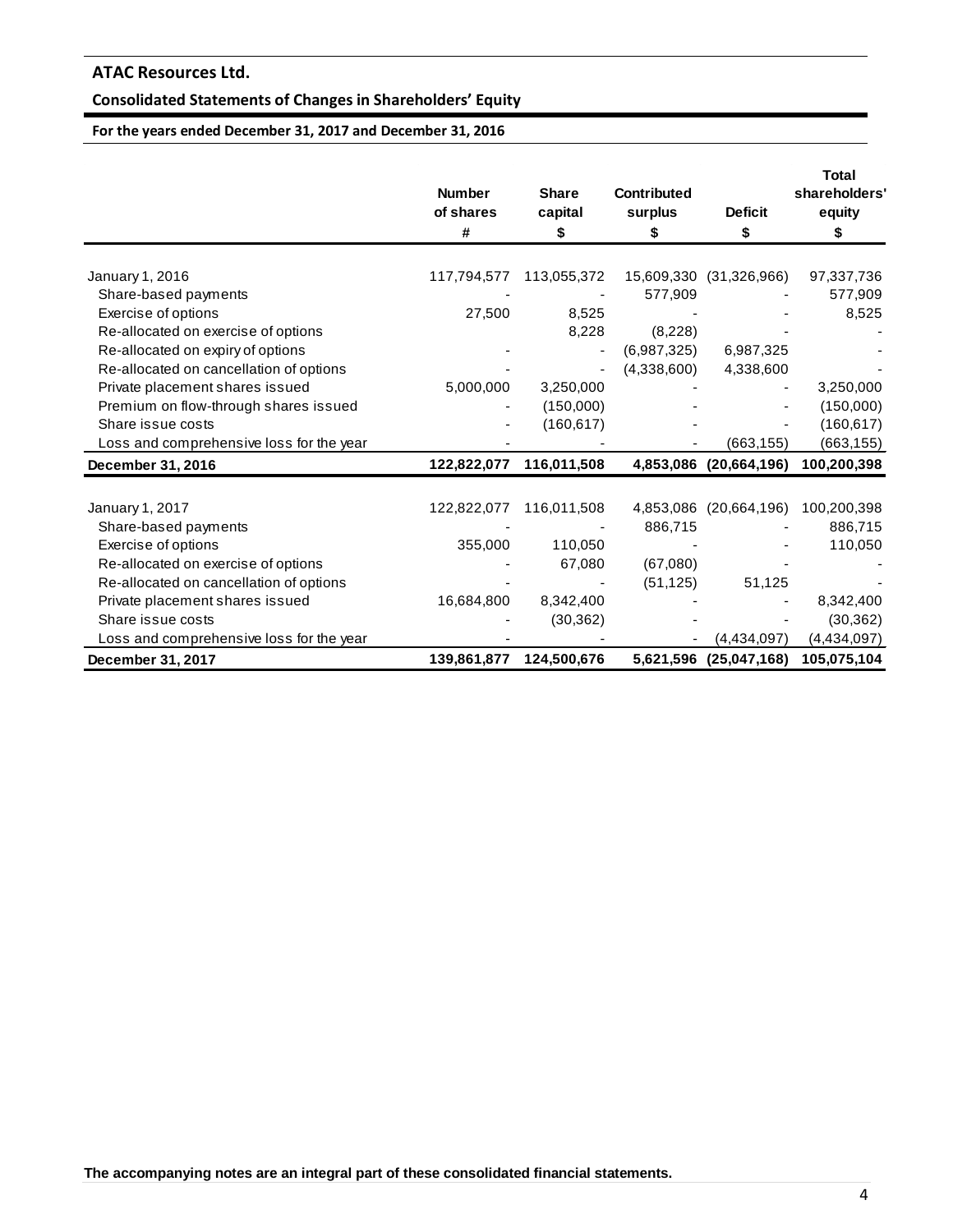# **Consolidated Statements of Loss and Comprehensive Loss**

 **For the years ended December 31,** 

|                                                           |             | 2017          | 2016          |
|-----------------------------------------------------------|-------------|---------------|---------------|
|                                                           | <b>Note</b> | \$            | \$            |
|                                                           |             |               |               |
| <b>Expenses</b>                                           | 12          |               |               |
| Accounting, audit and legal                               | 12          | 189,304       | 125,132       |
| Consulting fees                                           | 16          | 51,000        | 42,000        |
| Flow-through taxes                                        |             | 1,073         |               |
| General administrative expenses                           |             | 78,212        | 73,087        |
| Insurance                                                 |             | 46,643        | 45,286        |
| Investor relations and shareholder information            |             | 222,864       | 112,045       |
| Management, administration and corporate development fees | 12          | 178,513       | 340,937       |
| Office rent                                               | 12          | 42.000        | 42,000        |
| Property examination costs                                | 12          | 145           | 361           |
| Salaries and benefits                                     | 12          | 228,866       | 79,001        |
| Share-based payments                                      | 10,12       | 886,715       | 577,909       |
| Transfer agent and filing fees                            |             | 20,116        | 18,525        |
| Loss from operating expenses                              |             | (1,945,451)   | (1,456,283)   |
| Project management fees                                   | 5           | 100,000       |               |
| Interest income                                           |             | 167,026       | 142,512       |
| Gain on disposition of mineral property interest          | 8           |               | 1,674,999     |
| Loss on marketable securities                             | 6           | (436, 571)    | (265, 137)    |
| (Loss) income for the year before income taxes            |             | (2, 114, 996) | 96,091        |
| Deferred income tax expense                               | 13          | (2,319,101)   | (759, 246)    |
|                                                           |             |               |               |
| Loss and comprehensive loss for the year                  |             | (4,434,097)   | (663, 155)    |
| Loss per share                                            |             |               |               |
|                                                           |             |               |               |
| Weighted average number of common shares outstanding      |             |               |               |
| - basic #                                                 | 11          | 133,950,616   | 121, 137, 077 |
| - diluted #                                               | 11          | 133,950,616   | 121, 137, 077 |
| Basic loss per share \$                                   | 11          | (0.03)        | (0.01)        |
| Diluted loss per share \$                                 | 11          | (0.03)        | (0.01)        |

**The accompanying notes are an integral part of these consolidated financial statements.**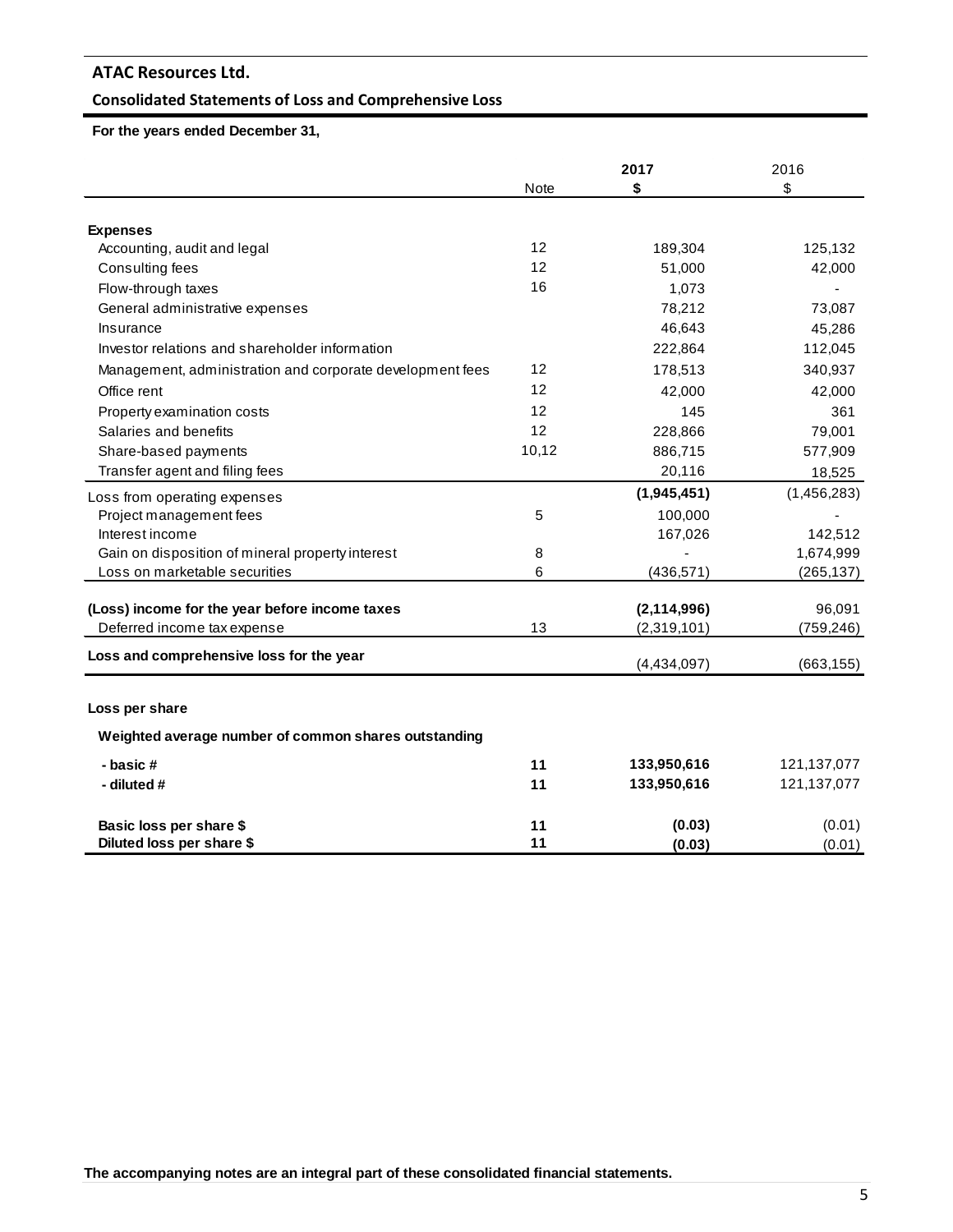# **Consolidated Statements of Cash Flows**

| For the years ended December 31,                  |             | 2017          | 2016        |
|---------------------------------------------------|-------------|---------------|-------------|
|                                                   | <b>Note</b> | \$            | \$          |
|                                                   |             |               |             |
| <b>Operating activities</b>                       |             |               |             |
| Loss and comprehensive loss for the year          |             | (4,434,097)   | (663, 155)  |
| Adjustments for:                                  |             |               |             |
| Share-based payments                              |             | 886,715       | 577,909     |
| Gain on disposition of mineral property interests |             |               | (1,674,999) |
| Loss on marketable securities                     |             | 436,571       | 265,137     |
| Interest income                                   |             | (167, 026)    | (142, 512)  |
| Deferred income tax expense                       |             | 2,319,101     | 759,246     |
| Net change in non-cash working capital items      | 14          | (276, 699)    | 11,547      |
|                                                   |             | (1, 235, 435) | (866, 827)  |
| <b>Financing activities</b>                       |             |               |             |
| Issue of common shares for cash                   |             | 8,452,450     | 3,258,525   |
| Share issue costs                                 |             | (41, 592)     | (217,050)   |
| Receipt of Barrick exploration funds              | 5           | 4,955,552     |             |
| Use of Barrick exploration funds                  | 5           | (3,570,546)   |             |
| To Barrick restricted cash                        | 5           | (1,385,006)   |             |
|                                                   |             | 8,410,858     | 3,041,475   |
|                                                   |             |               |             |
| <b>Investing activities</b>                       |             |               |             |
| Interest received                                 |             | 167,026       | 142,512     |
| Proceeds on disposal of marketable securities     |             | 9,777         |             |
| <b>Reclamation deposits</b>                       |             | (121, 846)    |             |
| Yukon mining exploration grant received           |             | 6,144         |             |
| Mineral property acquisition costs                |             | (107, 556)    | (217, 898)  |
| Prepaid exploration expenditures                  |             | (50, 113)     | (15, 492)   |
| Deferred exploration and evaluation expenditures  |             | (7,716,551)   | (3,393,476) |
|                                                   |             | (7,813,119)   | (3,484,354) |
| Decrease in cash and cash equivalents             |             | (637, 696)    | (1,309,706) |
| Cash and cash equivalents, beginning of year      |             | 14,628,414    | 15,938,120  |
| Cash and cash equivalents, end of year            |             | 13,990,718    | 14,628,414  |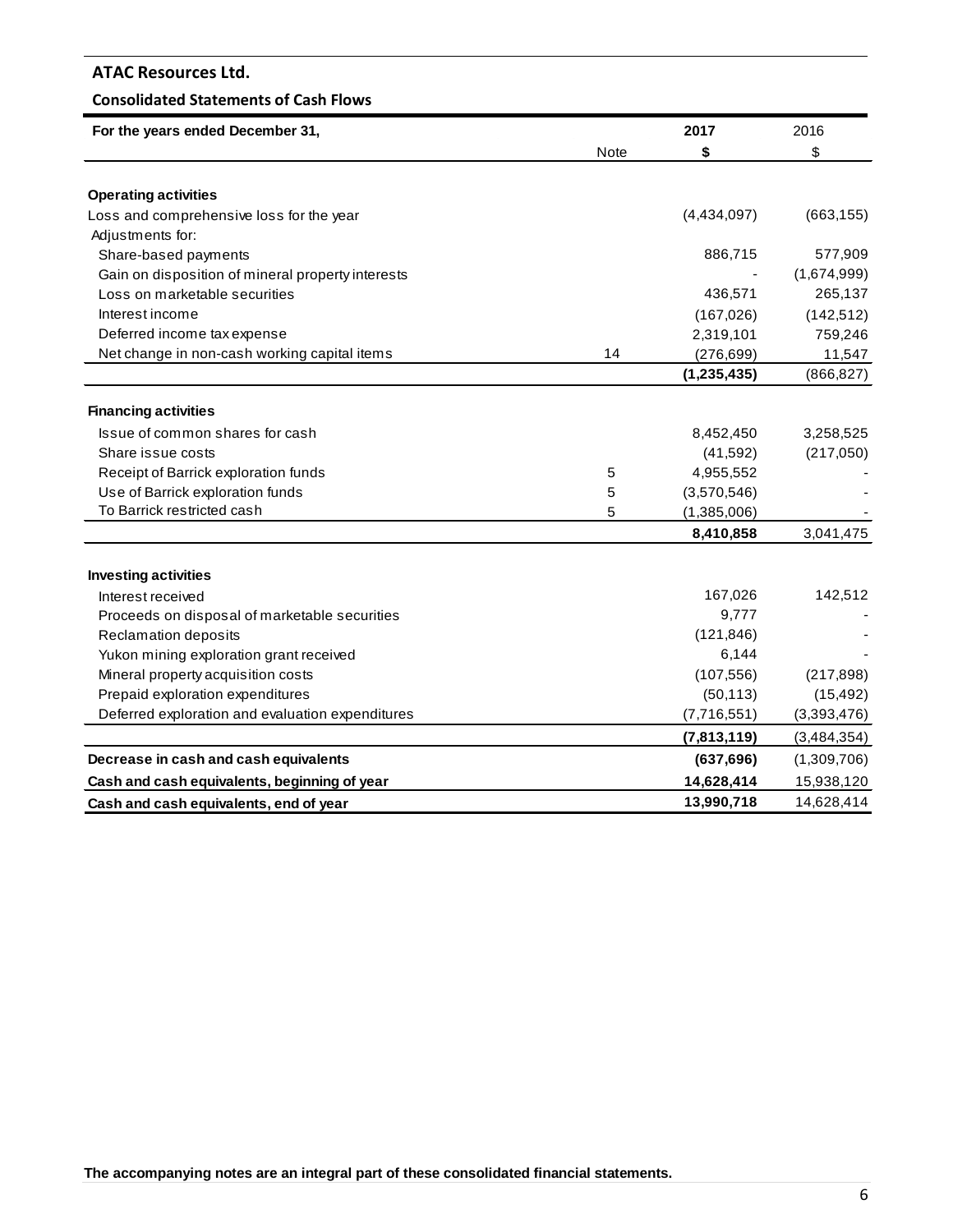# **Notes to the Consolidated Financial Statements**

# **For the years ended December 31, 2017 and December 31, 2016**

#### **1. Nature of operations and going concern**

ATAC Resources Ltd. (the "Company" or "ATAC") was incorporated under the laws of the Province of British Columbia, Canada. The Company's head office is located at 1016 - 510 West Hastings Street, Vancouver, British Columbia, Canada, V6B 1L8. Its records office is located at 1710 - 1177 West Hastings Street, Vancouver, British Columbia, Canada, V6E 2L3. Its main business activity is the acquisition, exploration and evaluation of mineral property interests located in Canada. These consolidated financial statements ("financial statements") of the Company as at December 31, 2017 and December 31, 2016 and for the years ended December 31, 2017 and 2016 comprise the Company and its subsidiaries. Its common shares trade on the TSX Venture Exchange ("TSX-V").

The Company is in the process of exploring its mineral property interests and has not yet determined whether they contain mineral reserves that are economically recoverable. The Company's continuing operations and the underlying value and recoverability of the amounts shown for mineral property interests are entirely dependent upon the existence of economically recoverable mineral reserves, the ability of the Company to obtain the necessary financing to complete the exploration and development of the mineral property interests, obtaining the necessary permits to mine, and on future profitable production or proceeds from the disposition of the mineral property interests.

These financial statements are prepared on the basis that the Company will continue as a going concern, which assumes that the Company will be able to continue in operation for the foreseeable future and will be able to realize its assets and discharge its liabilities and commitments in the normal course of operations. As an exploration stage company, the Company does not have revenues and historically has recurring operating losses. As at December 31, 2017, the Company had working capital of \$15,134,270 (December 31, 2016 - \$15,931,884) and shareholders' equity of \$105,075,104 (December 31, 2016 - \$100,200,398). Management has assessed that this working capital is sufficient for the Company to continue as a going concern beyond one year. If the going concern assumption were not appropriate for these financial statements, it could be necessary to restate the Company's assets and liabilities on a liquidation basis.

## **2. Significant accounting policies**

#### **(a) Basis of presentation**

These financial statements have been prepared in accordance with International Financial Reporting Standards and Interpretations (collectively, "IFRS"), as issued by the International Accounting Standards Board ("IASB") and the International Financial Reporting Interpretations Committee ("IFRIC").

These financial statements have been prepared on an historical cost basis, except for financial instruments which are classified as fair value through profit or loss ("FVTPL"). In addition, these financial statements have been prepared using the accrual basis of accounting, except for cash flow information.

The accounting policies set out below have been applied consistently by the Company and its subsidiaries.

All amounts on the financial statements are presented in Canadian dollars which is the functional currency of the Company and its subsidiaries.

#### **(b) Principles of consolidation**

These financial statements include the financial statements of the Company and its subsidiaries.

Subsidiaries are entities controlled by the Company, and are included in the consolidated financial statements from the date that control commences until the date that control ceases. The accounting policies of subsidiaries are changed where necessary to align them with the policies adopted by the Company.

See note 7 for details of subsidiary information.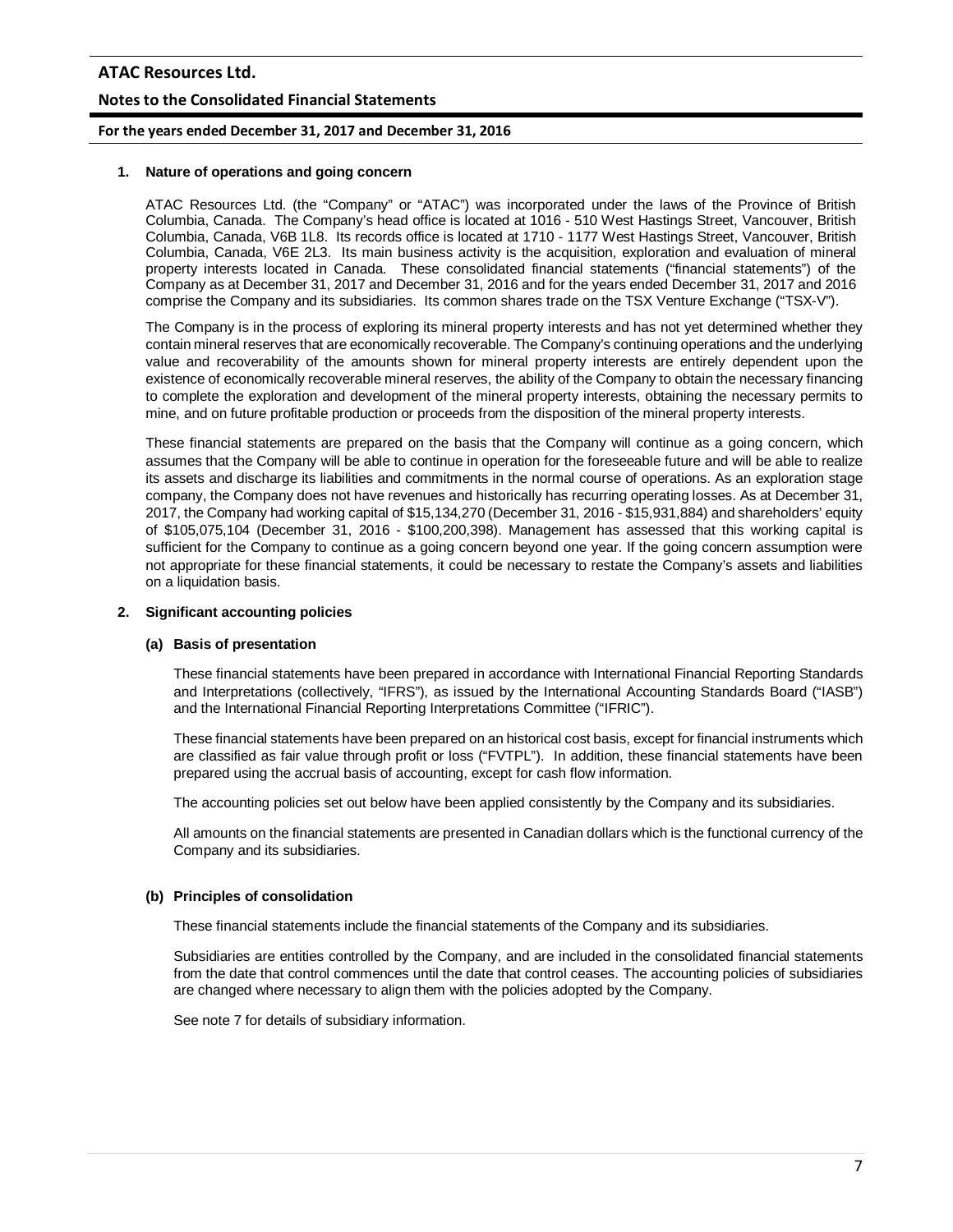# **Notes to the Consolidated Financial Statements**

# **For the years ended December 31, 2017 and December 31, 2016**

#### **2. Significant accounting policies** (continued)

## **(b) Principles of consolidation** (continued)

Associates are those entities in which the Company has significant influence, but not control over the financial and operating policies. Significant influence is presumed to exist when the Company holds between 20 and 50 percent of the voting power of another entity. Investments in associates are accounted for using the equity method (equity accounted investees) and are recognized initially at cost. When applicable, the financial statements include the Company's share of the income and expenses and equity movements of equity accounted investees, after adjustments to align the accounting policies with those of the Company from the date that significant influence or joint control commences, until the date that significant influence or joint control ceases. When the Company's share of losses exceeds its interest in an equity accounted investee, the carrying amount of that interest, including any long-term investments, is reduced to nil, and the recognition of further losses is discontinued, except to the extent that the Company has an obligation, or has made payments on behalf of the investee. The Company has no associates requiring equity accounting.

A jointly controlled operation is a joint venture carried on by each venturer using its own assets in pursuit of the joint operations. When applicable, the financial statements include the assets that the Company controls and the liabilities that it incurs in the course of pursuing the joint operation and its share of any revenues and expenses from the joint operation.

Inter-company balances and transactions, and any unrealized income and expenses arising from inter-company transactions, are eliminated in preparing the financial statements. Unrealized gains arising from transactions with equity accounted investees are eliminated against the investment, to the extent of the Company's interest in the investee. Unrealized losses are eliminated in the same way as unrealized gains, but only to the extent that there is no evidence of impairment.

#### **(c) Financial instruments**

The Company classifies its financial instruments in the following categories: as FVTPL, loans and receivables, and other financial liabilities. The classification depends on the purpose for which the financial assets or liabilities were acquired. Management determines the classification of financial assets and liabilities at initial recognition.

(i) Non-derivative financial assets

The Company has the following non-derivative financial assets: financial assets at FVTPL and loans and receivables.

A financial asset is classified as FVTPL if it is classified as held for trading or is designated as such upon initial recognition. Financial assets are designated as FVTPL if the Company manages such investments and makes purchase and sale decisions based on their fair value in accordance with the Company's documented risk management or investment strategy. On initial recognition material transaction costs are recognized in profit or loss as incurred. Financial assets at FVTPL are measured at fair value, and changes therein are recognized in profit or loss.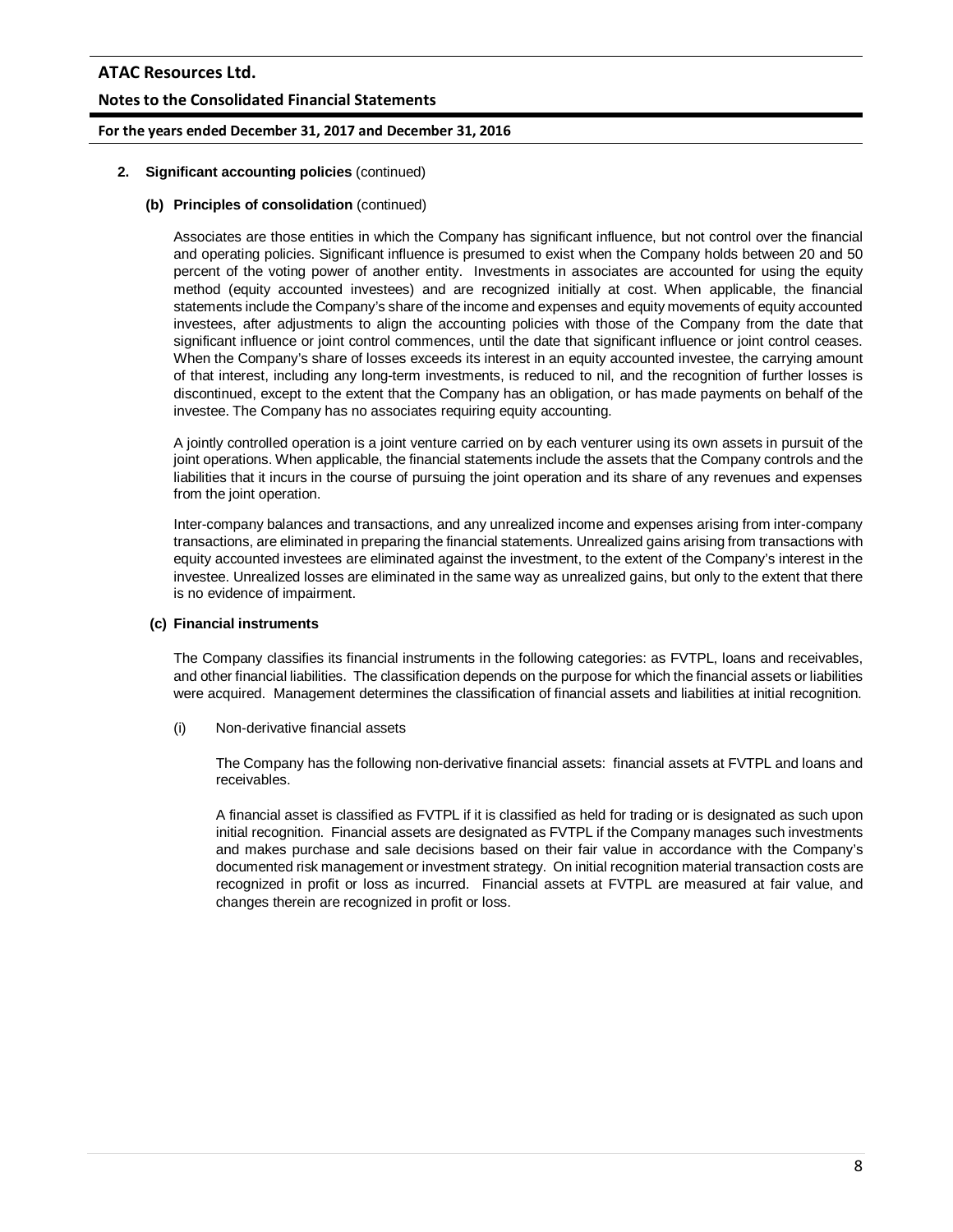# **Notes to the Consolidated Financial Statements**

## **For the years ended December 31, 2017 and December 31, 2016**

- **2. Significant accounting policies** (continued)
	- **(c) Financial instruments** (continued)
		- (i) Non-derivative financial assets (continued)

The Company's marketable securities are classified as FVTPL. Marketable securities held in companies with an active market are classified as current assets at fair value. Marketable securities held in non-public companies without an active market are classified as non-current assets and are valued at fair value. In situations where fair value is indeterminable or impracticable to determine, the shares are recorded at cost. This may occur when non-public company shares are received as payment for mineral property interests. In such situations cost is determined by reference to the issue price of similar shares issued by the non-public entity for cash, at or near the time of issue of the investment shares, and in similar volumes. When, at future measurement dates fair value is still indeterminable, or impracticable, cost is used as the measure of fair value. When there is evidence of impairment the shares are written-down to expected realizable value.

Cash and cash equivalents and restricted cash are classified as FVTPL and are accounted for at fair value. Restricted cash is held on behalf of others and may only be expended as directed by the contributor and is repayable on demand. Cash equivalents include highly liquid investments with original maturities of three months or less, and which are subject to an insignificant risk of change in value. Cash equivalents are held for the purpose of meeting short-term cash commitments rather than for investment or other purposes.

Loans and receivables are financial assets with fixed or determinable payments that are not quoted in an active market. Such assets are recognized initially at fair value plus any directly attributable transaction costs. Subsequent to initial recognition, loans and receivables are measured at amortized cost using the effective interest method, less any impairment losses.

(ii) Derivative financial assets

Warrants are classified as derivative financial assets and are recorded at FVTPL. Warrants without an active market that are received as attachments to common share units are initially recorded at nominal amounts. At the time of purchase the total unit cost is allocated in full to each common share. Subsequent value is determined at measurement date using a valuation technique, such as the Black-Scholes option pricing model, or when the valuation technique input variables are not reliable, using the intrinsic value, which is equal to the higher of the market value of the underlying security, less the exercise price of the warrant, or zero.

(iii) Non-derivative financial liabilities

The Company has the following non-derivative financial liabilities: accounts payable and accrued liabilities, restricted cash payable and due to related parties.

Such financial liabilities are recognized initially at fair value plus any directly attributable transaction costs. Subsequent to initial recognition these financial liabilities are measured at amortized cost using the effective interest method.

#### **(d) Mineral property interests**

The acquisition costs of mineral property interests and any subsequent exploration and evaluation costs are capitalized until the property to which they relate is placed into production, sold, allowed to lapse or abandoned. Exploration and evaluation costs incurred prior to obtaining ownership, or the right to explore a property, are expensed as incurred as property examination costs. Mineral property interests that have close proximity and have the possibility of being developed as a single mine are grouped as projects and are considered separate cash generating units ("CGU") for the purpose of determining future mineral reserves and impairments.

The acquisition costs include the cash consideration paid and the fair value of any shares issued for mineral property interests being acquired or optioned pursuant to the terms of relevant agreements.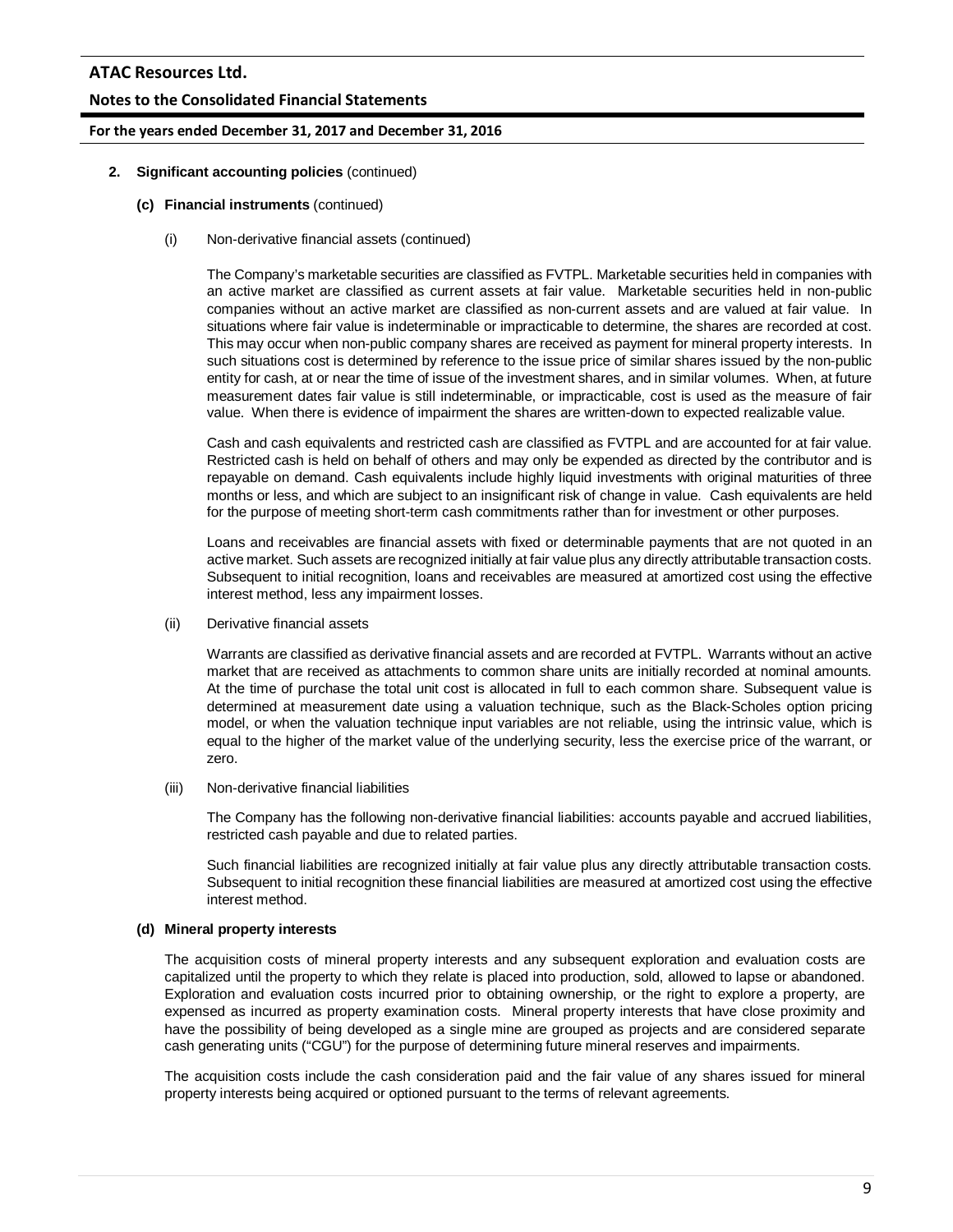## **Notes to the Consolidated Financial Statements**

## **For the years ended December 31, 2017 and December 31, 2016**

#### **2. Significant accounting policies** (continued)

## **(d) Mineral property interests** (continued)

Proceeds received from a partial sale or option of any interest in a property are credited against the carrying value of the property. When the proceeds exceed the carrying costs the excess is recorded in profit or loss in the year the excess is received. When all of the interest in a property is sold, subject only to any retained royalty interests which may exist, the accumulated property costs are written-off, with any gain or loss included in profit or loss in the year the transaction takes place. No initial value is assigned to any retained royalty interest. The royalty interest is subsequently assessed for value by reference to developments on the underlying mineral property.

Management reviews its mineral property interests at each reporting period for signs of impairment and annually after each exploration season to consider if there is impairment in value taking into consideration current year exploration results and management's assessment of the future probability of profitable operations from the property, or likely gains from the disposition or option of the property. If a property is abandoned or inactive for a prolonged period, or considered to have no future economic potential, the acquisition and deferred exploration and evaluation costs are written-off to profit or loss.

Should a project be put into production, the costs of acquisition, exploration and evaluation will be amortized over the life of the project based on estimated economic reserves. If the carrying value of a project exceeds estimated reserves, an impairment provision is recorded.

When entitled, the Company records refundable mineral exploration tax credits or incentive grants on an accrual basis and as a reduction of the carrying value of the mineral property interest. When the Company is entitled to non-refundable exploration tax credits, and it is probable that they can be used to reduce future taxable income, a deferred income tax benefit is recognized.

#### **(e) Impairment**

#### (i) Financial assets

A financial asset is assessed at each reporting date to determine whether there is any objective evidence that it is impaired. A financial asset could be impaired if objective evidence indicates that one or more events have had a negative effect on the estimated future cash flows of that asset.

An impairment loss in respect of a financial asset measured at amortized cost is calculated as the difference between its carrying amount and the present value of the estimated future cash flows, discounted at the original effective interest rate.

Individually significant financial assets are tested for impairment on an individual basis. The remaining financial assets are assessed collectively in groups that share similar credit risk characteristics.

An impairment loss is reversed if the reversal can be related objectively to an event occurring after the impairment loss was recognized. For financial assets measured at amortized cost, this reversal is recognized in profit or loss.

#### (ii) Non-financial assets

Non-financial assets are reviewed quarterly by management for indicators that carrying value is impaired and may not be recoverable. When indicators of impairment are present the recoverable amount of an asset is evaluated at the CGU level, which is the smallest identifiable group of assets that generates cash inflows that are largely independent of the cash inflows from other assets or groups of assets. The recoverable amount of a CGU is the greater of the CGU's fair value less costs to sell and its value in use. An impairment loss is recognized in profit or loss to the extent that the carrying amount exceeds the recoverable amount. The Company's mineral property interest impairment policy is more specifically discussed in note 2(d) above.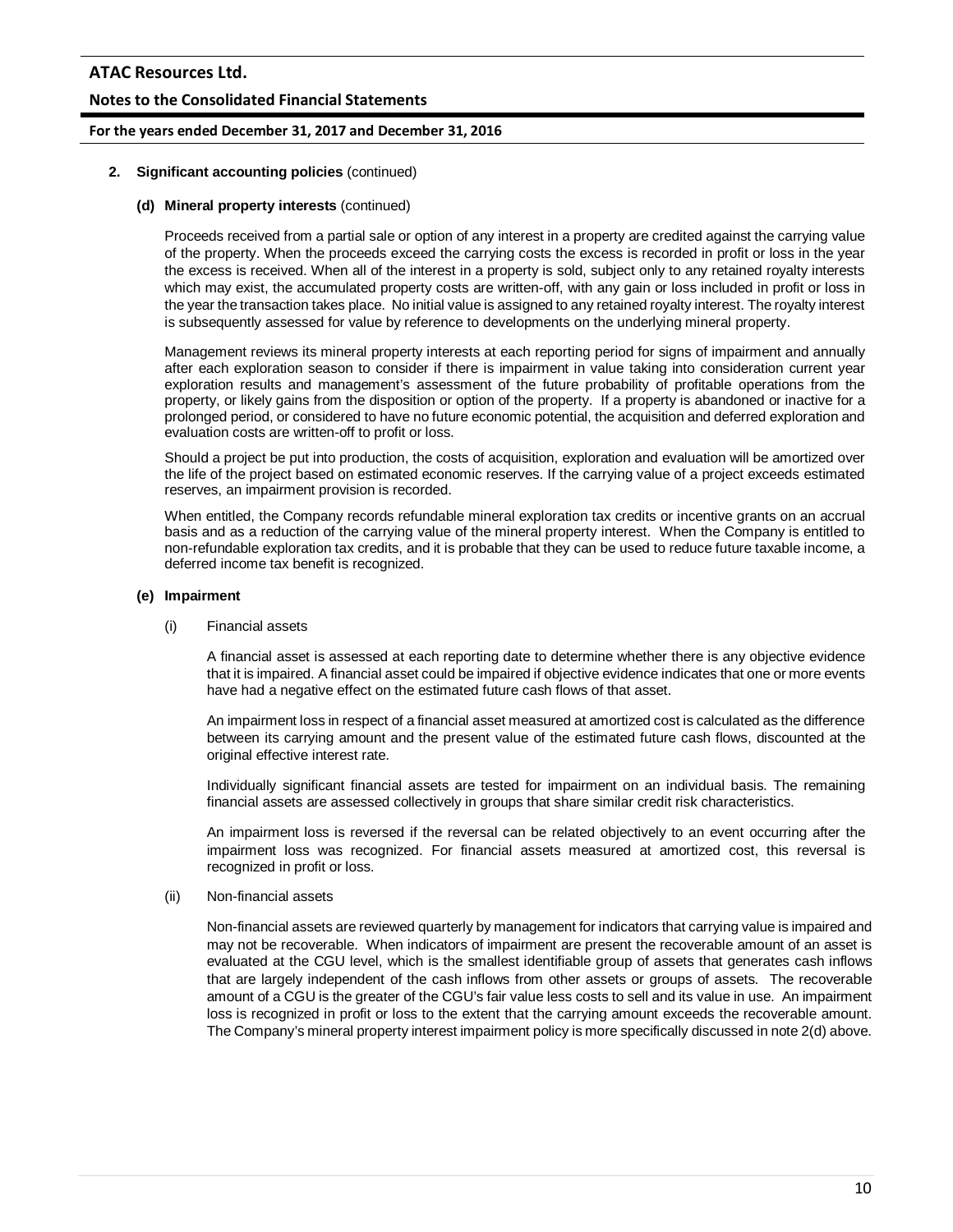## **Notes to the Consolidated Financial Statements**

#### **For the years ended December 31, 2017 and December 31, 2016**

#### **2. Significant accounting policies** (continued)

#### **(f) Share capital**

Common shares are classified as equity. Transaction costs directly attributable to the issue of common shares and share options are recognized as a deduction from equity, net of any tax effects. Common shares issued for consideration other than cash, are valued based on their market value at the date the shares are issued.

When share capital recognized as equity is repurchased, the amount of the consideration paid, which includes directly attributable costs, net of any tax effects, is recognized as a deduction from equity. Share capital is reduced by the average per-common-share carrying amount, with the difference between this amount and the consideration paid, added to or deducted from contributed surplus.

The Company has adopted a residual value method with respect to the measurement of shares and warrants issued as private placement units. The residual value method first allocates value to the more easily measurable component based on fair value and then the residual value, if any, to the less easily measurable component. The Company considers the fair value of common shares issued in a unit private placement to be the more easily measurable component. The balance, if any, is allocated to the attached warrants. Any fair value attributed to the warrants is recorded as contributed surplus.

#### **(g) Flow-through share private placements**

As an incentive to complete private placements the Company may issue common shares, which by agreement are designated as flow-through shares. Such agreements require the Company to spend the funds from these placements on qualified exploration expenditures and renounce the expenditures and income tax benefits to the flow-through shareholders, resulting in no exploration deductions for tax purposes to the Company.

The shares are usually issued at a premium to the trading value of the Company's common shares. The premium is a reflection of the value of the income tax benefits that the Company must pass on to the flow-through shareholders. On issue, share capital is increased only by the non-flow-through share equivalent value. Any premium is recorded as a flow-through share premium liability.

The deferred income tax liability and reversal of the flow-through share premium liability are recorded on a pro-rata basis as the required exploration expenditures are completed.

#### **(h) Share-based payment transactions**

The Company has a stock option plan that provides for the granting of options to Officers, Directors, related company employees and consultants to acquire shares of the Company. The fair value of the options is measured on grant date and is recognized as an expense with a corresponding increase in contributed surplus as the options vest.

Options granted to employees and others providing similar services are measured at grant date at the fair value of the instruments issued. Fair value is determined using the Black-Scholes option pricing model taking into account the terms and conditions upon which the options were granted. The amount recognized as an expense is adjusted to reflect the actual number of share options that are expected to vest. Each tranche in an award with graded vesting is considered a separate grant with a different vesting date and fair value. Each grant is accounted for on that basis.

Options granted to non-employees are measured at the fair value of the goods or services received, unless that fair value cannot be estimated reliably, in which case the fair value of the equity instruments issued is used. The value of the goods or services is recorded at the earlier of the vesting date, or the date the goods or services are received.

Over the vesting period, share-based payments are recorded as an operating expense and as contributed surplus. When options are exercised the consideration received is recorded as share capital and the related share-based payments originally recorded as contributed surplus are transferred to share capital. When an option is cancelled or expires, the initial recorded value is reversed from contributed surplus and credited to deficit.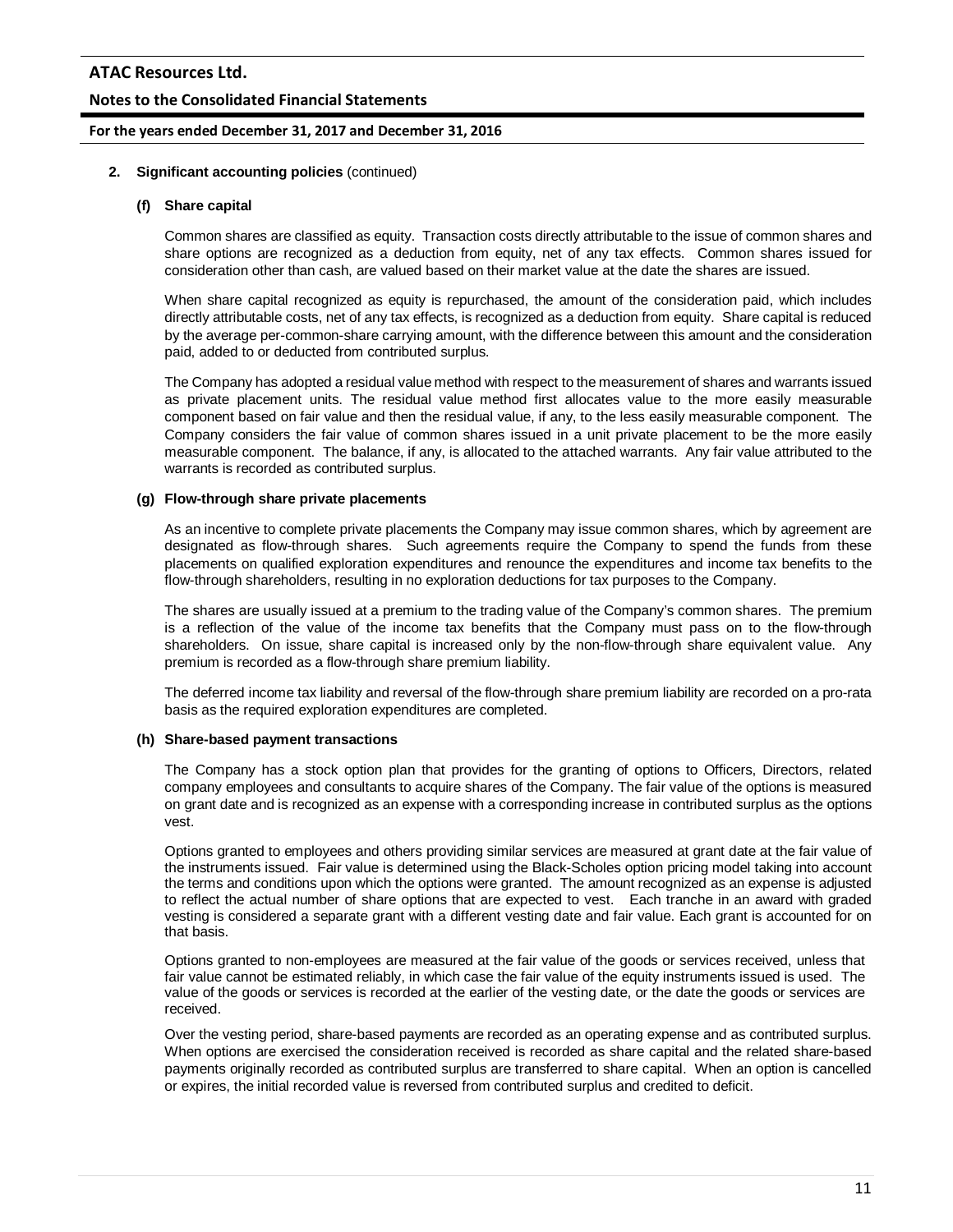# **Notes to the Consolidated Financial Statements**

## **For the years ended December 31, 2017 and December 31, 2016**

## **2. Significant accounting policies** (continued)

#### **(i) Environmental rehabilitation**

An obligation to incur restoration, rehabilitation and environmental costs arises when environmental disturbance is caused by the exploration, development or ongoing production of a mineral property interest. The estimated costs arising from the decommissioning of plant and other site preparation work, discounted to their net present value, are determined, and capitalized at the start of each project to the carrying amount of the asset, as soon as the obligation to incur such costs arises. Discount rates, using a pre-tax rate that reflects the time value of money, are used to calculate the net present value. These costs are charged against profit or loss over the economic life of the related asset, through amortization using either the unit-of-production or the straight-line method. The related liability is adjusted at each reporting date for the unwinding of the discount rate, for changes to the current marketbased discount rate, and for changes to the amount or timing of the underlying cash flows needed to settle the obligation. Costs for restoration of subsequent site damage which is created on an ongoing basis during production are provided for at their net present values and charged to profit or loss as extraction progresses.

The Company has no known restoration, rehabilitation or environmental costs, of any significance, related to its mineral property interests.

#### **(j) Income taxes**

Income tax expense is comprised of current and deferred income taxes. Current income tax and deferred income tax are recognized in profit or loss, except to the extent that they relate to items recognized directly in equity or equity investments.

Current income tax is the expected tax payable or receivable on the taxable income or loss for the year, using tax rates enacted or substantively enacted at the reporting date, and any adjustment to tax payable in respect of previous years.

Deferred income tax is recognized in respect of temporary differences between the carrying amounts of assets and liabilities for financial reporting purposes and the amounts used for taxation purposes. Deferred income tax is measured at the tax rates that are expected to be applied to temporary differences when they reverse, based on the laws that have been enacted or substantively enacted by the reporting date. Deferred income tax assets and liabilities are offset if there is a legally enforceable right to offset current income tax liabilities and assets, and they relate to income taxes levied by the same tax authority for the same taxable entity. A deferred income tax asset is recognized for unused tax losses, tax credits and deductible temporary differences, to the extent that it is probable that future taxable income will be available against which they can be utilized. Deferred income tax assets are reviewed at each reporting date and are reduced to the extent that it is no longer probable that the related income tax benefit will be realized.

#### **(k) Earnings (loss) per share**

The Company presents basic and diluted earnings (loss) per share ("EPS") data for its common shares. Basic EPS is calculated by dividing the profit or loss attributable to common shareholders of the Company by the weighted average number of common shares outstanding during the year, adjusted for own shares held. Diluted EPS is determined by dividing the profit or loss attributable to common shareholders by the weighted average number of common shares outstanding, adjusted for own shares held and for the effects of all potential dilutive common shares related to outstanding stock options and warrants issued by the Company for the years presented, except if their inclusion proves to be anti-dilutive.

#### **(l) Use of estimates and critical judgments**

The preparation of financial statements requires management to make estimates and judgments that affect the reported amounts of assets and liabilities and disclosure of contingent assets and liabilities at the date of the financial statements, and the reported amounts of revenues and expenses during the year. Actual results could differ from those estimates and judgments. Those areas requiring the use of management estimates and judgments include: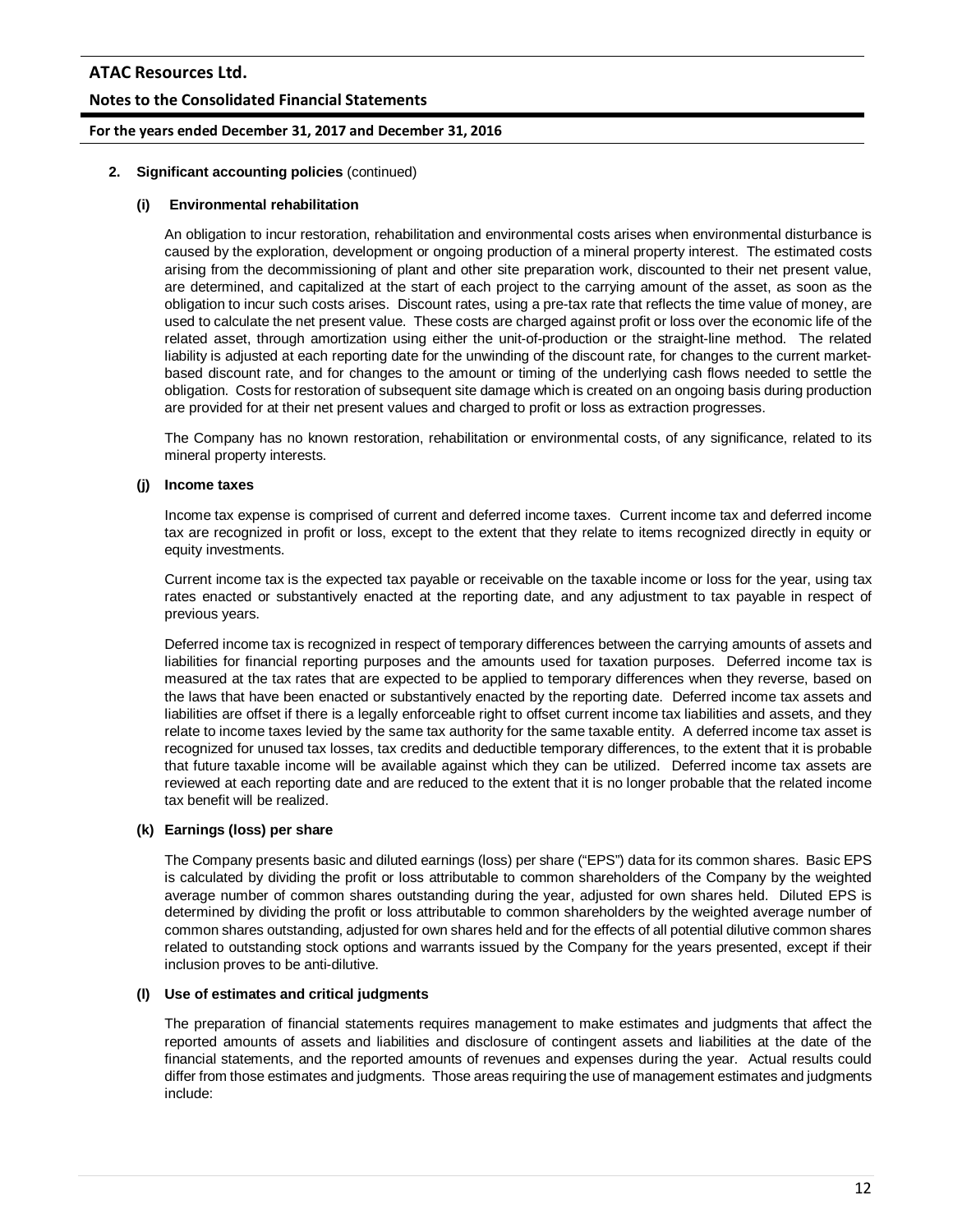# **Notes to the Consolidated Financial Statements**

#### **For the years ended December 31, 2017 and December 31, 2016**

- **2. Significant accounting policies** (continued)
	- **(l) Use of estimates and critical judgments** (continued)

## **Estimates**

- (i) Option or sale agreements, under which the Company may receive shares as payment, require the Company to determine the fair value of the shares and/or warrants received. Many factors can enter into this determination, including, if public shares, the number of shares received, the trading value of the shares, and volume of shares, and if non-public shares, the underlying asset value of the shares, or value of the claims under option or sale. This determination is subjective and does not necessarily provide a reliable single measure of the fair value of the shares received.
- (ii) Recorded costs of flow-through share premium liabilities reflect the premium received by the Company on the issue of flow-through shares. The premium is subject to measurement uncertainly and requires the Company to assess the value of non-flow through shares. This determination is subjective and does not necessarily provide a reliable single measure of the fair value of the premium liability.
- (iii) The determination of the fair value of stock options or warrants using stock pricing models requires the input of highly subjective variables, including expected price volatility. Wide fluctuations in the variables could materially affect the fair value estimate; therefore, the existing models do not necessarily provide a reliable single measure of the fair value of the Company's stock options and warrants.

## **Judgments**

- (i) Recorded costs of mineral property interests and deferred exploration and evaluation costs are not intended to reflect present or future values of these properties. The recorded costs are subject to measurement uncertainty and it is reasonably possible, based on existing knowledge, that change in future conditions could require a material change in the recognized amount. Management is required, at each reporting date, to review its mineral property interests for signs of impairment. This is a highly subjective process taking into consideration exploration results, metal prices, economics, financing prospects and sale or option prospects. Management makes these judgments based on information available, but there is no certainty that a property is or is not impaired. Although the Company has taken steps to verify title to mineral properties in which it has an interest, these procedures do not guarantee the Company's title. Such properties may be subject to prior agreements or transfers and title may be affected by undetected defects.
- (ii) Expenditures on properties made on behalf of a farmee subject to a farm-in agreement are not considered to be those of the Company. Funding advanced to the Company by the farmee and payments made by the Company on its behalf are considered cash flows by the Company.
- (iii) The determination of deferred income tax assets or liabilities requires subjective assumptions regarding future income tax rates and the likelihood of utilizing tax carry-forwards. Changes in these assumptions could materially affect the recorded amounts, and therefore do not necessarily provide certainty as to their recorded values.

#### **(m) Standards issued but not yet effective**

Certain pronouncements have been issued by the IASB or IFRIC that are effective for accounting periods beginning on or after January 1, 2018. Many of these updates are not applicable or consequential to the Company and have been excluded from the discussion below.

*Effective for annual periods beginning on or after January 1, 2018*

• New standard IFRS 9 *Financial Instruments*

IFRS 9 adds new requirements for impairment of financial assets and makes changes to the classification and measurement of financial instruments. When complete, IFRS 9 will replace IAS 39 *Financial Instruments: Recognition and Measurement*

The Company has initially assessed that there will be no material reporting changes as a result of adopting the new standard, however, there may be enhanced disclosure requirements.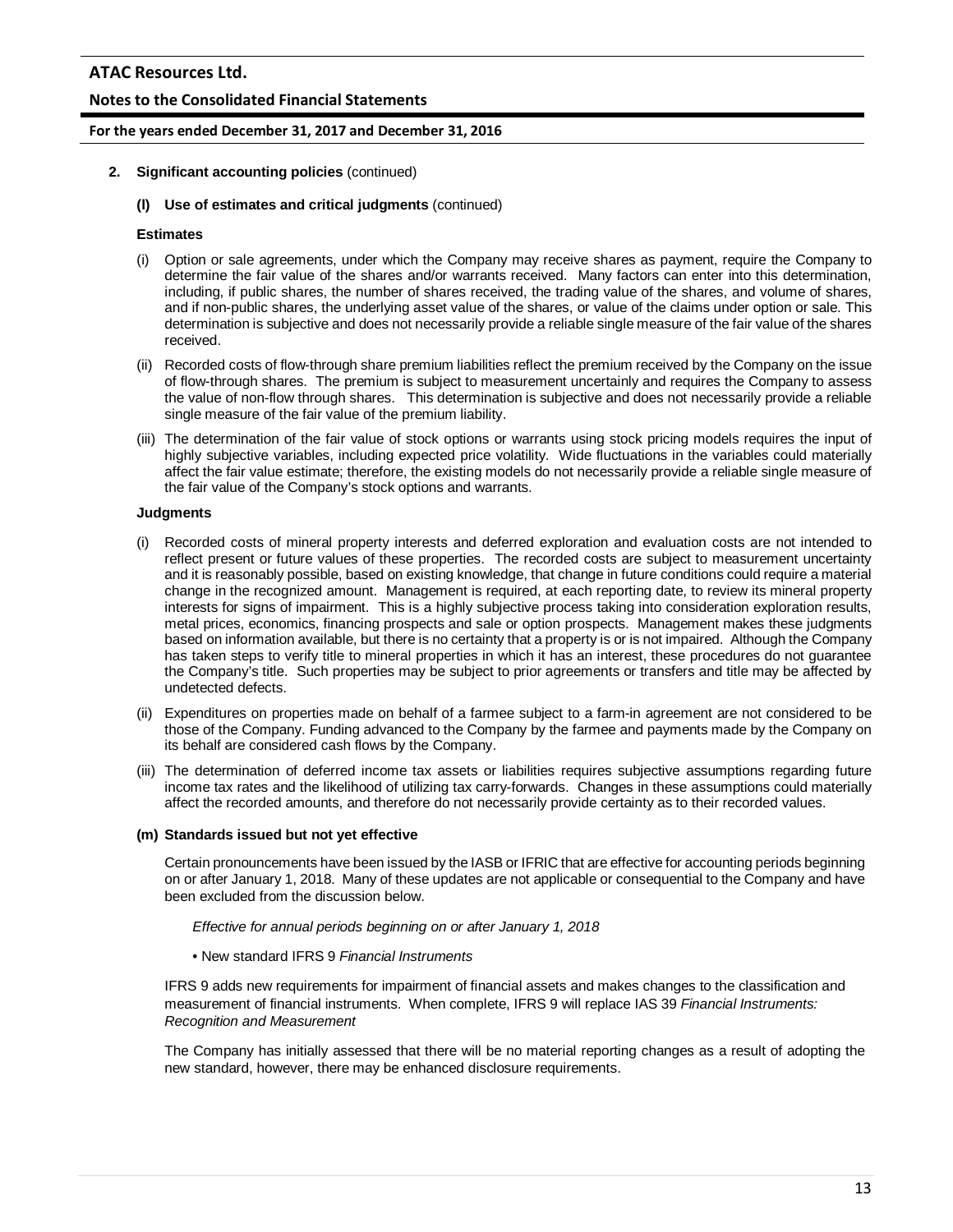# **Notes to the Consolidated Financial Statements**

## **For the years ended December 31, 2017 and December 31, 2016**

## **3. Cash and cash equivalents**

Cash and cash equivalents consists of the following:

|                                  | December 31, | December 31, |
|----------------------------------|--------------|--------------|
|                                  | 2017         | 2016         |
|                                  |              |              |
| Bank and broker balances         | 1.503.244    | 2,691,927    |
| Cashable investment certificates | 12.487.474   | 11,936,487   |
|                                  | 13,990,718   | 14,628,414   |

# **4. Receivables and prepayments**

Receivables and prepayments consists of the following:

|                                            | December 31, | December 31, |
|--------------------------------------------|--------------|--------------|
|                                            | 2017         | 2016         |
|                                            | \$           | \$           |
| Sales tax recoverable                      | 21,379       | 21,152       |
| Prepaid expenses                           | 86,683       | 47,069       |
| JVEI property receivables (note 5)         | 256,053      |              |
| Yukon mineral exploration grant receivable | 31,401       | 6,144        |
|                                            | 395,516      | 74.365       |

#### **5. JVEI property receivables and restricted cash**

On April 7, 2017, the Company executed a joint venture earn-in agreement ("JVEI") with Barrick Gold Corporation ("Barrick") (see note 8(a)(i). Under the JVEI, the Company was appointed project operator and receives a management fee equal to 5% of exploration expenditures, not to exceed \$100,000 in any given year. The Company has earned the maximum \$100,000 management fee which is reflected as income on the statement of loss.

The Company has opened a JVEI bank account to receive cash advances from Barrick to pay for the exploration amounts as incurred. Barrick is considered to be a farmee with expenditures ultimately directed by Barrick. The Company received \$4,955,552 from Barrick and used \$3,570,546 on property expenditures for Barrick. The remaining balance of \$1,385,006 has been recorded as restricted cash with a related restricted cash payable for the same amount.

As at December 31, 2017, the Company is owed \$256,053 from Barrick and owes \$111,718 to suppliers related to the JVEI property expenditures.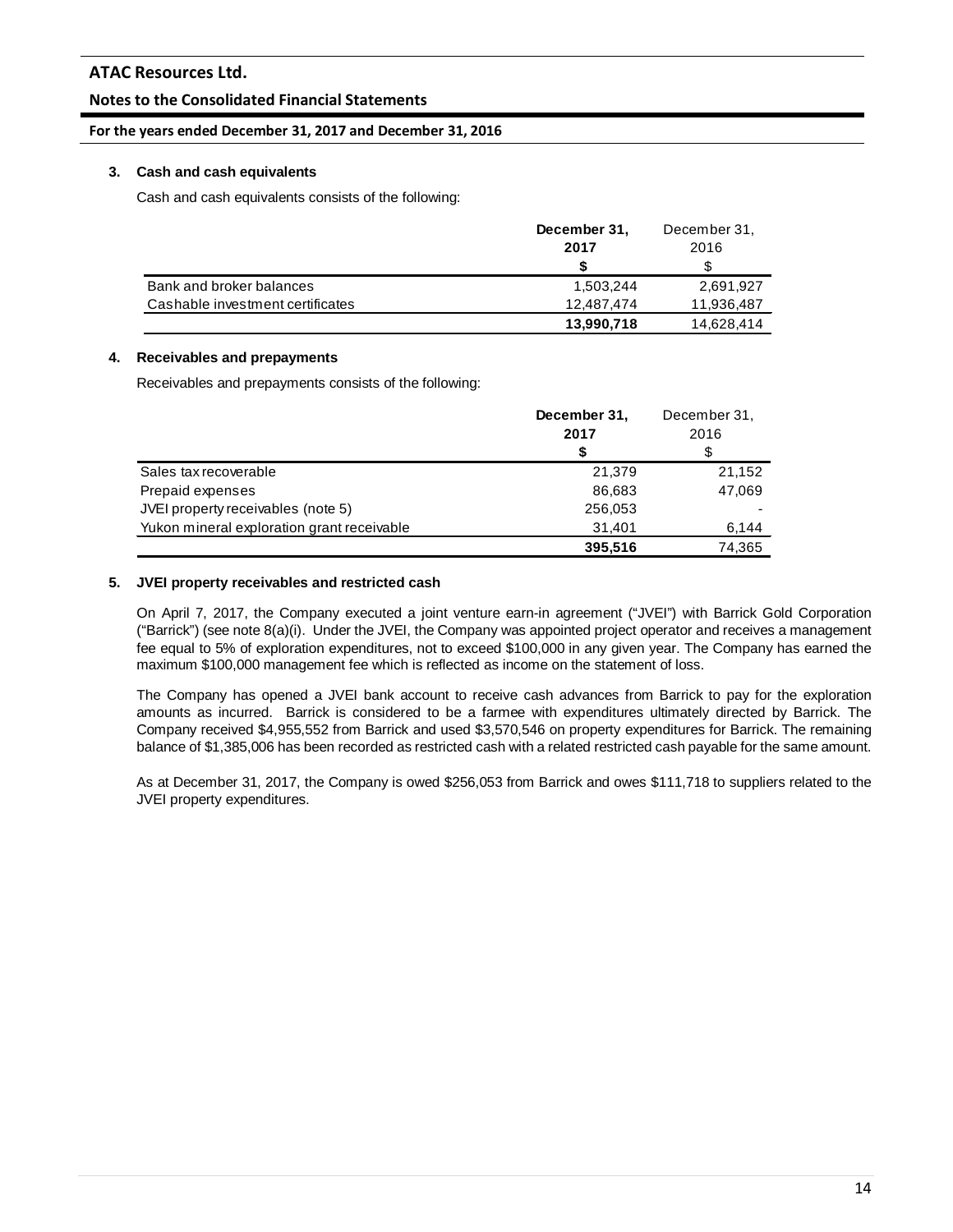## **Notes to the Consolidated Financial Statements**

# **For the years ended December 31, 2017 and December 31, 2016**

#### **6. Marketable securities**

Marketable securities consist of various common shares received on the option of mineral property interests as follows:

|                                              | <b>Shares with</b><br>an active<br>market | <b>Shares without</b><br>an active<br>market | <b>Warrants</b> | <b>Total</b>     | <b>Total</b><br>loss |
|----------------------------------------------|-------------------------------------------|----------------------------------------------|-----------------|------------------|----------------------|
|                                              | \$                                        | \$                                           | \$              | \$               | \$                   |
| Cost                                         |                                           |                                              |                 |                  |                      |
| January 1, 2016                              | 491,834                                   | 10,000                                       |                 | 501,834          |                      |
| Additions                                    | 1,200,000                                 |                                              | 475,000         | 1,675,000        |                      |
| December 31, 2016                            | 1,691,834                                 | 10,000                                       | 475,000         | 2,176,834        |                      |
| Fair value                                   |                                           |                                              |                 |                  |                      |
| January 1, 2016                              | 59,302                                    |                                              |                 | 59,303           |                      |
| Additions                                    | 1,200,000                                 |                                              | 475,000         | 1,675,000        |                      |
| Unrealized loss                              | (163, 475)                                |                                              | (101, 662)      | (265, 137)       | (265, 137)           |
| December 31, 2016                            | 1,095,827                                 | 1                                            | 373,338         | 1,469,166        | (265, 137)           |
|                                              |                                           |                                              |                 |                  |                      |
| Cost                                         |                                           |                                              |                 |                  |                      |
| January 1, 2017                              | 1,691,834                                 | 10,000                                       | 475,000         | 2,176,834        |                      |
| Proceeds on disposal<br><b>Realized loss</b> |                                           | (9,777)<br>(223)                             |                 | (9,777)<br>(223) | (223)                |
|                                              |                                           |                                              | 475,000         |                  |                      |
| December 31, 2017                            | 1,691,834                                 | $\overline{\phantom{a}}$                     |                 | 2,166,834        |                      |
| Fair value                                   |                                           |                                              |                 |                  |                      |
| January 1, 2017                              | 1,095,827                                 |                                              | 373,338         | 1,469,166        |                      |
| Cost of disposals                            |                                           | (10,000)                                     |                 | (10,000)         |                      |
| Unrealized (loss) gain                       | (307, 825)                                | 9,999                                        | (138, 522)      | (436,348)        | (436, 348)           |
| December 31, 2017                            | 788,002                                   |                                              | 234,816         | 1,022,818        | (436,571)            |

The valuation of the shares with an active market has been determined in whole by reference to the bid price of the shares on the TSX-V or Toronto Stock Exchange ("TSX") at each year end date.

The shares without an active market are private company shares received as payment on optioned mineral property interests. The shares were written-down in 2008 to a carrying value of \$1, as no active market existed. The Company recovered \$9,777 on the windup of that company.

## **7. Subsidiary information**

On July 14, 2010 two wholly-owned subsidiary companies, 0885802 B.C. Ltd. and 0885794 B.C. Ltd. were incorporated under the laws of the Province of British Columbia, Canada to facilitate the possible transfer to them of certain of the Company's mineral property interests. From incorporation to December 31, 2017, neither of the subsidiaries have had any transactions other than to issue nominal \$1 share capital to the Company.

The head offices and records offices of the subsidiaries are the same as the Company, as detailed in note 1.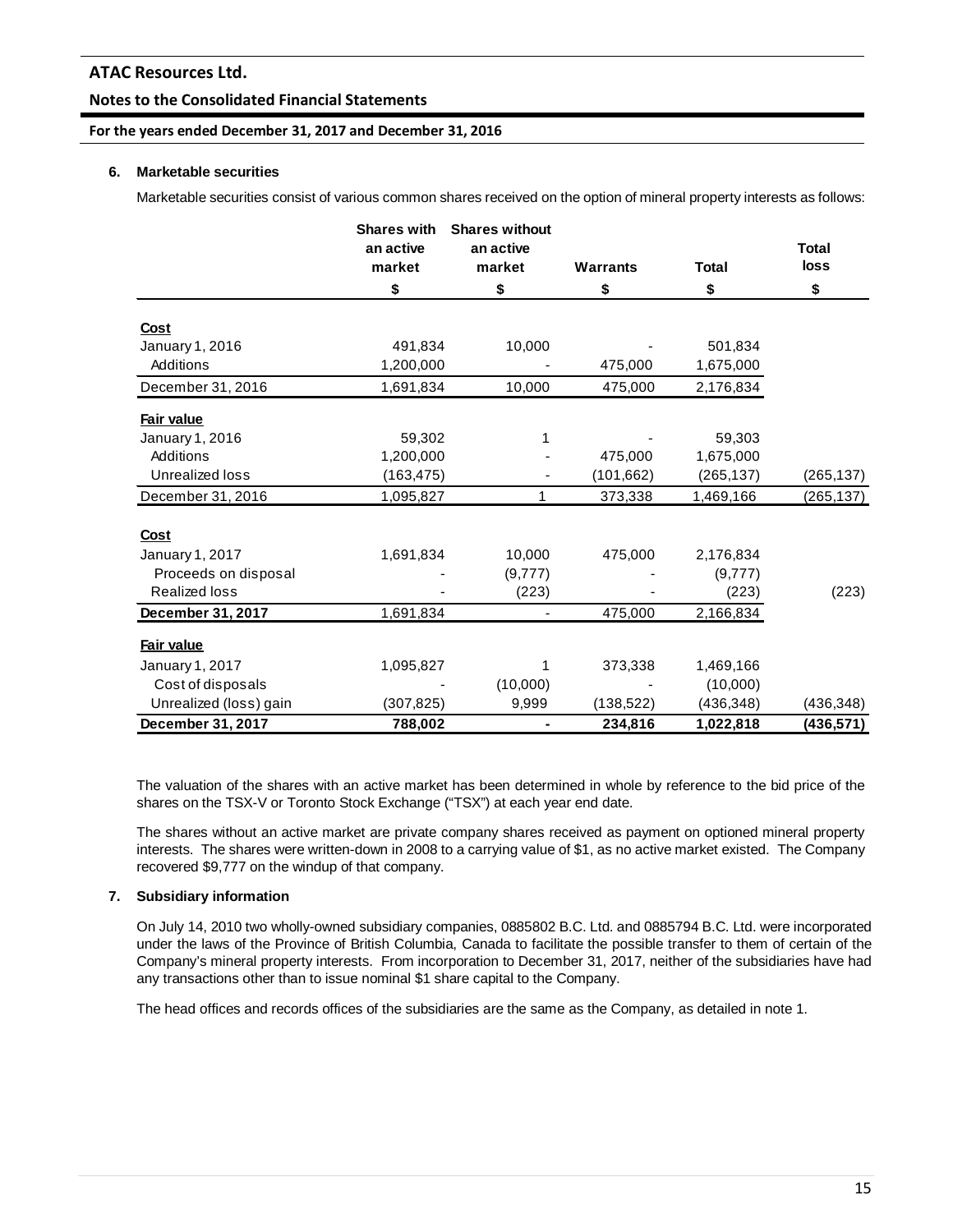## **Notes to the Consolidated Financial Statements**

## **For the years ended December 31, 2017 and December 31, 2016**

## **8. Mineral property interests**

The Company's mineral property interests consist of various exploration stage properties located in the Yukon Territory, Canada. The properties have been grouped into those which are wholly-owned and those which are royalty or other interests. Properties which are in close proximity and could be developed as a single economic unit are grouped into projects.

|                                  | <b>Wholly-</b> | Other            |              |
|----------------------------------|----------------|------------------|--------------|
|                                  | owned          | <b>interests</b> | <b>Total</b> |
|                                  | \$             | \$               | \$           |
| January 1, 2016                  | 93,280,104     | 1                | 93,280,105   |
| Acquisitions/staking/assessments | 217,898        |                  | 217,898      |
| Exploration and evaluation       | 3,487,834      |                  | 3,487,834    |
| Proceeds on disposition          | -              | (1,675,000)      | (1,675,000)  |
| Gain on disposition              |                | 1,674,999        | 1,674,999    |
| December 31, 2016                | 96,985,836     |                  | 96,985,836   |
|                                  |                |                  |              |
| January 1, 2017                  | 96,985,836     |                  | 96,985,836   |
| Acquisitions/staking/assessments | 107,556        |                  | 107,556      |
| Exploration and evaluation       | 7,757,750      |                  | 7,757,750    |
| December 31, 2017                | 104,851,142    |                  | 104,851,142  |

Changes in the project carrying amounts for the year ended December 31, 2016 and December 31, 2017 are summarized as follows:

|                           |            | Year ended December 31, 2016                                  |            |             |                              |                      |  |
|---------------------------|------------|---------------------------------------------------------------|------------|-------------|------------------------------|----------------------|--|
|                           | January 1, | <b>Acquisitions</b><br><b>Exploration</b><br>/staking/<br>and |            |             | Gain<br>Option<br>on         |                      |  |
|                           | 2016       | assessments                                                   | evaluation | proceeds    | disposition                  | December 31,<br>2016 |  |
|                           | \$         | \$                                                            | \$         | \$          | \$                           | \$                   |  |
| <b>Wholly-owned</b>       |            |                                                               |            |             |                              |                      |  |
| projects<br>Rackla Gold   |            |                                                               |            |             |                              |                      |  |
| - Osiris and Orion (1)    | 59,519,646 | 158,809                                                       | 2,164,768  |             |                              | 61,843,223           |  |
| - Rau                     | 33,629,573 |                                                               | 1,298,320  |             | $\qquad \qquad \blacksquare$ | 34,927,893           |  |
|                           | 93,149,219 | 158,809                                                       | 3,463,088  |             | ٠                            | 96,771,116           |  |
| Connaught                 | 94,980     |                                                               | 11,289     |             |                              | 106,269              |  |
| <b>Idaho Creek</b>        | 17,280     | 1,597                                                         | 613        |             |                              | 19,490               |  |
| Panorama                  | 16,110     |                                                               |            |             |                              | 16,110               |  |
| Rosy                      | 2,515      | 57,492                                                        | 12,844     |             |                              | 72,851               |  |
| Total                     | 93,280,104 | 217,898                                                       | 3,487,834  |             | ٠                            | 96,985,836           |  |
| <b>Other interests</b>    |            |                                                               |            |             |                              |                      |  |
| Dawson Gold               |            |                                                               |            | (1,675,000) | 1,674,999                    |                      |  |
| <b>Total all projects</b> | 93,280,105 | 217,898                                                       | 3,487,834  | (1,675,000) | 1,674,999                    | 96,985,836           |  |

(1) The Nadaleen property has been segregated into the Osiris and Orion projects to facilitate the JVEI as discussed in note 8(a)(i).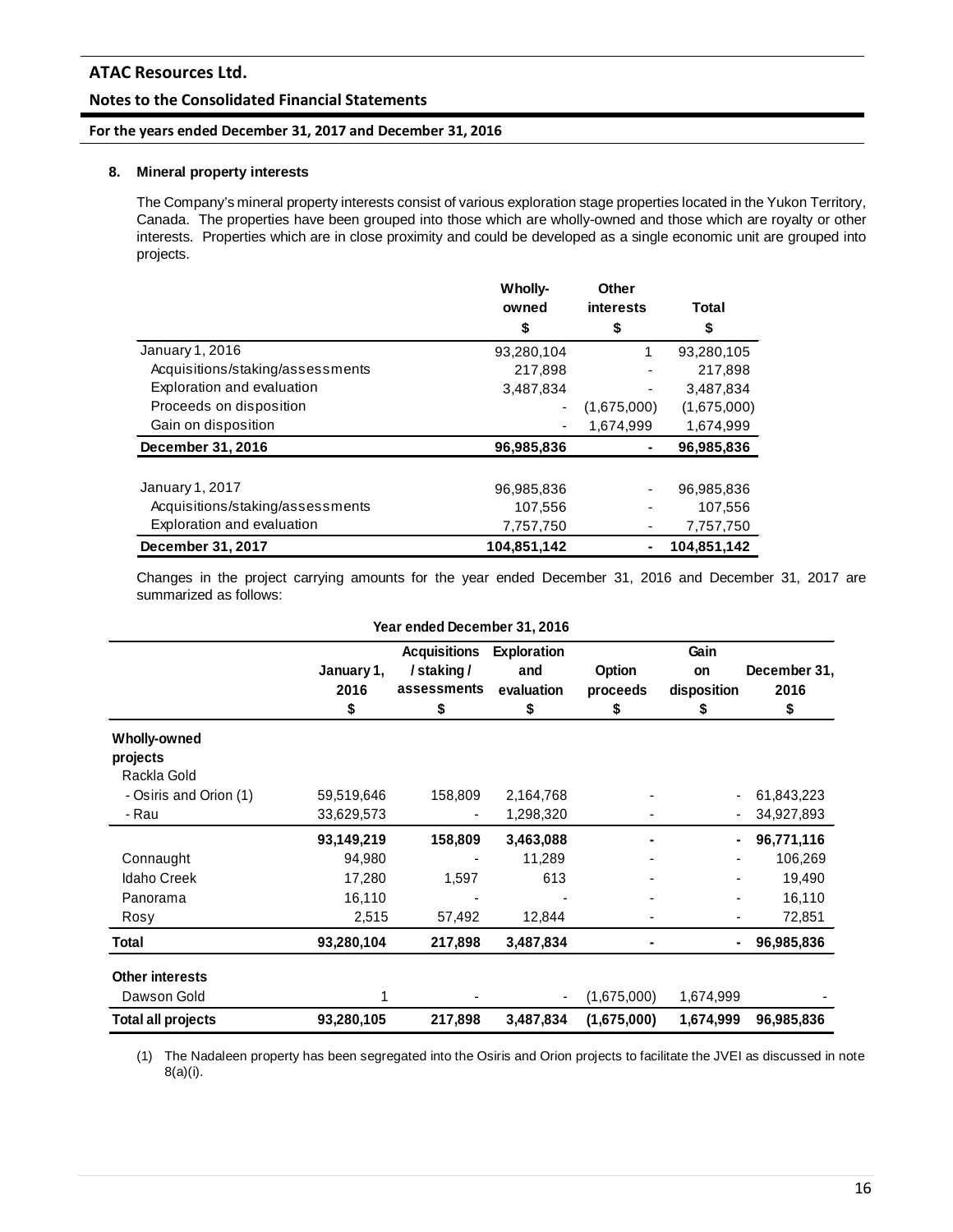# **Notes to the Consolidated Financial Statements**

# **For the years ended December 31, 2017 and December 31, 2016**

# **8. Mineral property interests** (continued)

Exploration and evaluation expenditures on the projects consisted of the following:

|                                                 | Osiris and<br>Orion | Rau       | <b>Others</b> | Total     |
|-------------------------------------------------|---------------------|-----------|---------------|-----------|
| Year ended December 31, 2016                    | \$                  | \$        | \$            | \$        |
| Assays                                          | 97,948              | 96.259    | 3,473         | 197,680   |
| Drilling                                        | 536,946             | 64.283    |               | 601.229   |
| Field                                           | 245,830             | 146,011   | 2,175         | 394,016   |
| Helicopter and fixed wing                       | 538,534             | 176,204   | 4,898         | 719,636   |
| Labour                                          | 564,385             | 408,236   | 19.443        | 992.064   |
| Resource, engineering and environmental studies | 2,386               | 338,733   |               | 341,119   |
| Survey and consulting                           | 102,365             | 32,420    |               | 134,785   |
| Travel and accommodation                        | 76,374              | 36,174    | 900           | 113,448   |
|                                                 | 2,164,768           | 1,298,320 | 30,889        | 3,493,977 |
| Less: Yukon mineral exploration grant           | -                   |           | (6, 143)      | (6, 143)  |
| <b>Total</b>                                    | 2,164,768           | 1,298,320 | 24,746        | 3,487,834 |

| Year ended December 31, 2017                     |                          |                                                       |                                               |                            |  |  |  |  |
|--------------------------------------------------|--------------------------|-------------------------------------------------------|-----------------------------------------------|----------------------------|--|--|--|--|
|                                                  | January 1,<br>2017<br>\$ | <b>Acquisitions</b><br>/staking/<br>assessments<br>55 | <b>Exploration</b><br>and<br>evaluation<br>\$ | December 31,<br>2017<br>\$ |  |  |  |  |
| Wholly-owned<br>projects<br>Rackla Gold Property |                          |                                                       |                                               |                            |  |  |  |  |
| - Osiris and Orion                               | 61,843,223               | 61,823                                                | 6,515,479                                     | 68,420,525                 |  |  |  |  |
| - Rau                                            | 34,927,893               |                                                       | 1,120,690                                     | 36,048,583                 |  |  |  |  |
|                                                  | 96,771,116               | 61,823                                                | 7,636,169                                     | 104,469,108                |  |  |  |  |
| Connaught                                        | 106,269                  | 20,862                                                | 21,169                                        | 148,300                    |  |  |  |  |
| <b>Idaho Creek</b>                               | 19,490                   |                                                       |                                               | 19,490                     |  |  |  |  |
| Panorama                                         | 16,110                   |                                                       |                                               | 16,110                     |  |  |  |  |
| Rosy                                             | 72,851                   | 24,871                                                | 100,412                                       | 198,134                    |  |  |  |  |
| Total                                            | 96,985,836               | 107,556                                               | 7,757,750                                     | 104,851,142                |  |  |  |  |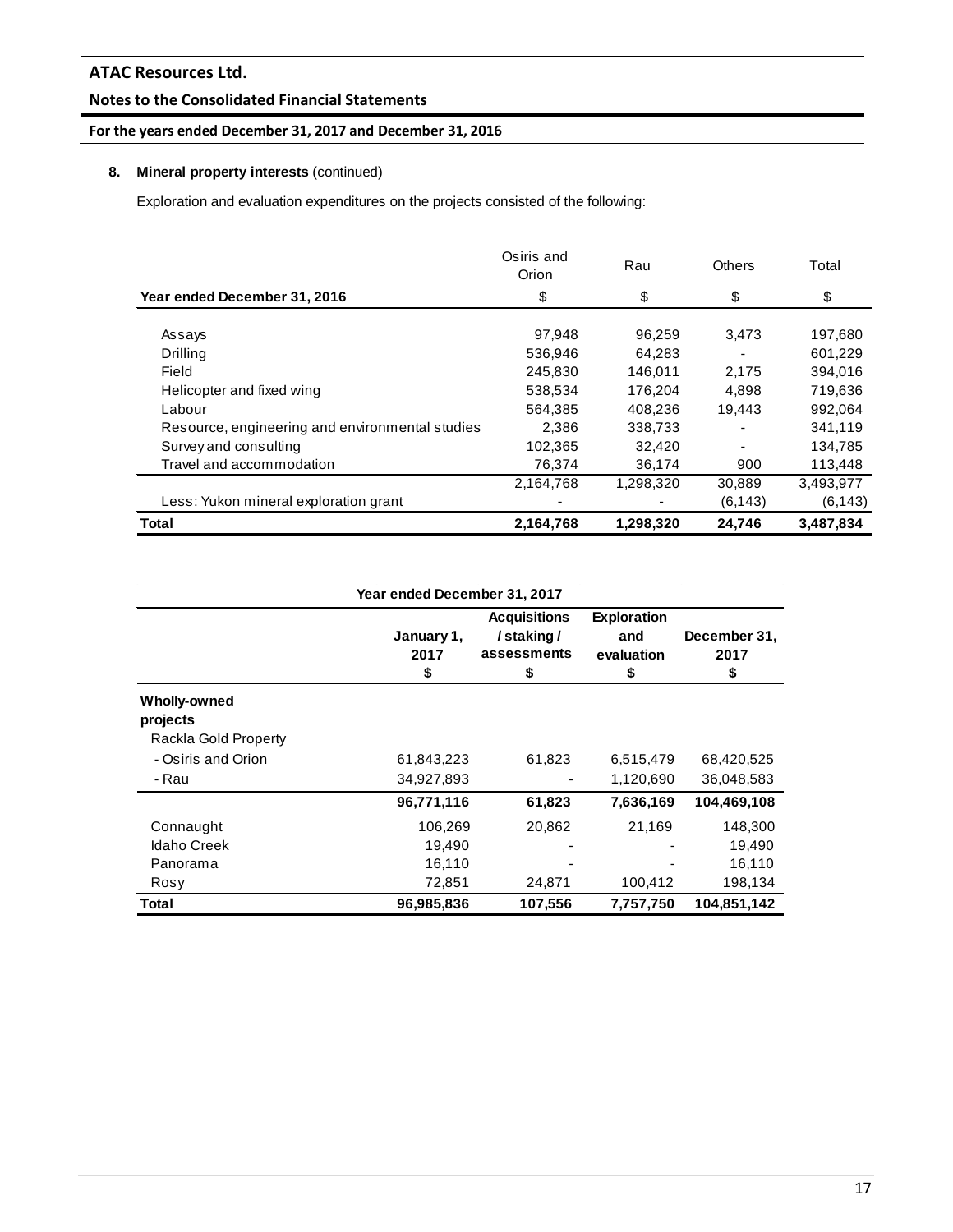# **Notes to the Consolidated Financial Statements**

## **For the years ended December 31, 2017 and December 31, 2016**

## **8. Mineral property interests** (continued)

Exploration and evaluation expenditures on the projects consisted of the following:

|                                                | <b>Osiris</b> | Rau       | <b>Rosy</b> | Connaught | <b>Total</b> |
|------------------------------------------------|---------------|-----------|-------------|-----------|--------------|
| Year ended December 31, 2017                   | \$            | \$        | \$          | \$        | \$           |
|                                                |               |           |             |           |              |
| Assays                                         | 256,432       | 57,534    | 25,722      | 7,176     | 346,864      |
| <b>Drilling</b>                                | 1,952,203     | 273,891   |             | ۰         | 2,226,094    |
| Field                                          | 699.986       | 142,555   | 12,025      | 2,651     | 857.217      |
| Helicopter and fixed wing                      | 1,554,801     | 240.693   | 21,810      | Ξ.        | 1,817,304    |
| Labour                                         | 1,480,442     | 285,711   | 65,066      | 8,857     | 1,840,076    |
| Resource, engineering and enviromental studies | 38,567        | 4,162     |             |           | 42.729       |
| Surveys and consulting                         | 161,726       | 70,675    | 1,160       |           | 233,561      |
| Travel and accommodation                       | 371,322       | 45.469    | 6,030       | 2,485     | 425,306      |
|                                                | 6,515,479     | 1,120,690 | 131,813     | 21,169    | 7,789,151    |
| Less: Yukon mineral exploration grant          |               |           | (31, 401)   |           | (31,401)     |
| <b>Total</b>                                   | 6,515,479     | 1,120,690 | 100,412     | 21,169    | 7,757,750    |

## **(a) Wholly-owned projects**

The Company's wholly owned projects are comprised of the rights to explore various mineral claims located in the Yukon Territory, which are at various stages of exploration. They are not subject to any option or sale agreements, except as noted below.

# **(i) Rackla Gold property**

The Rackla Gold property consists of a 100% interest in the various mineral properties located in the Mayo Mining District, Yukon Territory. Cash and common shares totaling \$165,600 have been received under previous Rackla Gold property option agreements.

The Rackla Gold property has been divided into three separate projects, being the Rau project, which hosts the Tiger Gold deposit, and the Osiris and Orion projects, which were previously described as the Nadaleen property.

The Osiris project hosts Carlin-type gold mineralization and will continue to be explored by the Company.

The Orion project is subject to a JVEI, which was executed on April 7, 2017 with Barrick. Under the JVEI, Barrick may acquire a 70% interest in the Company's Orion project, which forms the central part of the Company's Rackla Gold Property, for an aggregate of \$55,000,000 in exploration expenditures.

For a 60% interest, the following exploration expenditures are required:

- \$10,000,000 on or before December 31, 2019 (guaranteed amount);
- \$10,000,000 on or before December 31, 2020; and
- \$15,000,000 on or before December 31, 2021

Barrick incurred approximately \$3,570,000 of the guaranteed amount in 2017 (note 5).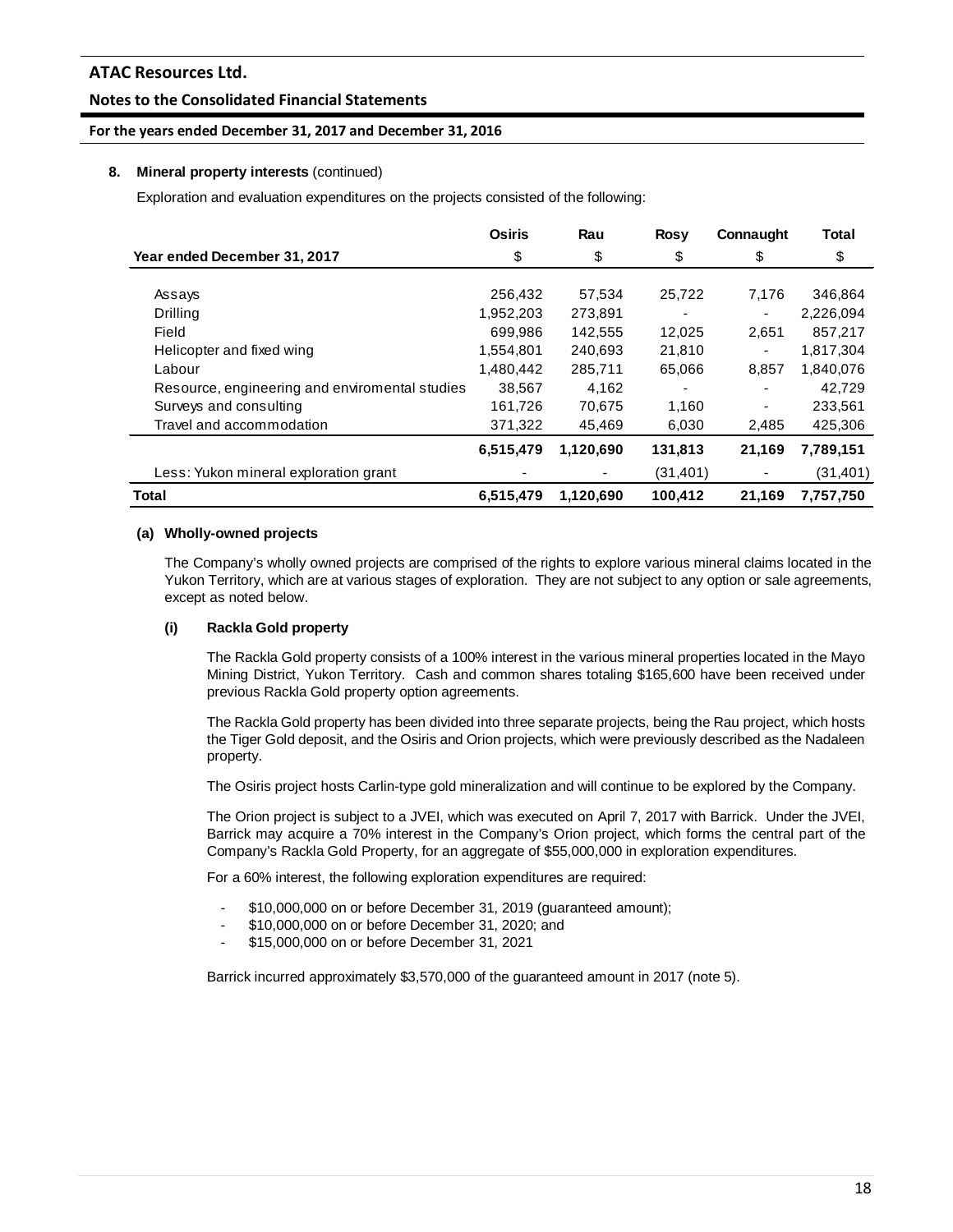## **Notes to the Consolidated Financial Statements**

#### **For the years ended December 31, 2017 and December 31, 2016**

#### **8. Mineral property interests** (continued)

#### **(a) Wholly-owned projects** (continued)

#### **(i) Rackla Gold property** (continued)

Should Barrick withdraw from the JVEI at any time after incurring the guaranteed \$10,000,000 in exploration expenditures, but prior to incurring an aggregate of \$35,000,000, Barrick will not acquire any interest in the project. If Barrick completes \$35,000,000 in exploration expenditures, the Company will establish a joint venture with Barrick, with interests of 40% and 60%, respectively.

Barrick is entitled to acquire an additional 10% interest by incurring additional exploration expenditures of \$20,000,000 on or before December 31, 2026, for an aggregate interest of 70%.

If Barrick does not exercise its right to acquire the additional 10% interest, the Company will have the right to purchase a 10.1% interest from Barrick, giving the Company a 50.1% interest and Barrick a 49.9% interest.

If either of the Company's or Barrick's joint venture interest is reduced to 10% or less, that party's interest in the Orion project will convert to a sliding-scale net smelter return royalty ("NSR") on gold.

See note 10 for details of a private placement, which formed an integral part of the JVEI.

#### **(ii) Connaught project**

The Connaught project consists of a 100% interest in the CN, NC and OM mineral claims located in the Dawson Mining District, Yukon Territory.

Cash and common shares totaling \$252,500 were received in 2009 for a 50% sale of the project, which was repurchased in 2012 by issuing common shares having a value of \$182,250.

#### **(iii) Idaho Creek project**

The Idaho Creek project consists of a 100% interest in the Idaho mineral claims located in the Whitehorse Mining District, Yukon Territory.

Cash and common shares totaling \$269,413 have been received under previous option agreements.

#### **(iv) Panorama project**

The Panorama project consists of a 100% interest in the Aussie mineral claims located in the Dawson Mining District, Yukon Territory. The claims are subject to a 3% NSR on all commercial production from the claims.

Cash and common shares totaling \$328,400 have been received under previous option agreements.

#### **(v) Rosy project**

The Rosy project consists of a 100% interest in the Rosy and Sam mineral claims located in the Whitehorse Mining District, Yukon Territory.

The Company has been approved to receive financial assistance from the Yukon Government on its Rosy claims, which will reimburse the Company for one-half of its 2017 qualified exploration expenditures on the claims, to a maximum of \$31,401. The Company has accrued the maximum amount of \$31,401, which has been recorded as a reduction of current year exploration expenditures.

Cash and common shares totaling \$167,000 have been received under previous option agreements.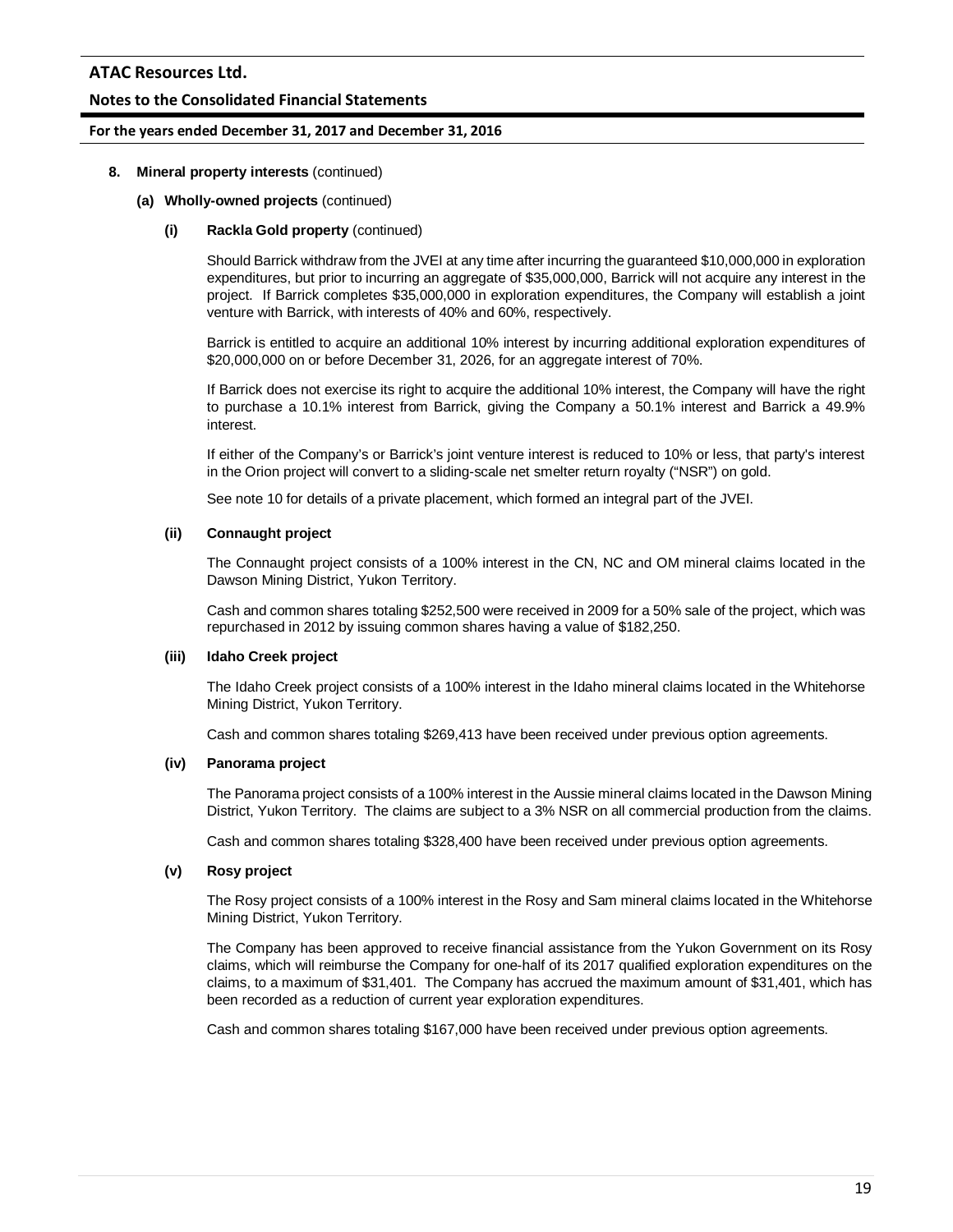## **Notes to the Consolidated Financial Statements**

#### **For the years ended December 31, 2017 and December 31, 2016**

#### **8. Mineral property interests** (continued)

#### **(b) Other interests**

#### **Joint exploration property - Dawson Gold project**

The Dawson Gold project consisted of a 50% interest in the DM and Nit mineral claims located in the Dawson and Whitehorse Mining Districts, Yukon Territory, and the GG, SH and TL mineral claims located in the Dawson Mining District, Yukon Territory.

The other 50% interest was sold to Arcus Development Group Inc. ("Arcus"), under an option agreement which completed in 2012. Under the agreement the Company received \$185,000 and 1,000,000 Arcus common shares, and Arcus completed a \$3,500,000 exploration program.

By an agreement dated August 2, 2016, the Company sold its 50% interest in the Dawson Gold project to Arcus. Under the agreement the Company received 10,869,910 common shares and 5,000,000 share purchase warrants of Arcus. As of December 31, 2017, the Company owned 14.9% of the outstanding common shares, or 17.8% on a fully diluted basis. The share purchase warrants permit the Company to purchase an additional 5,000,000 common shares of Arcus at a price of \$0.20 per share for a five-year period ending August 19, 2021. The warrants cannot be exercised if it results in the Company owning more than 20% of Arcus. The Company retains a 1% NSR in the properties.

On closing, the Arcus common shares had a value of \$1,200,000 and the warrants, using the Black-Scholes pricing model, had a value of \$475,000, resulting in a gain of \$1,674,999.

#### **Royalty interests**

The Company has a 1% NSR on the Golden Revenue, Nitro, Seymour and Dawson Gold properties located in the Dawson and Whitehorse Mining Districts, Yukon Territory.

#### **9. Reclamation deposit**

The reclamation deposit is comprised of a cashable guaranteed investment certificate with a one-year term. It is pledged to the Yukon Government to ensure specified properties are properly restored after exploration. Management has determined that the Company has no material reclamation work related to the properties requiring the deposit.

#### **10. Share capital**

The authorized share capital of the Company consists of unlimited common shares without par value, and unlimited Class "A" preferred shares with a par value of \$1.00 each. All issued shares are fully paid.

#### **Transaction for the issue of share capital during year ended December 31, 2017:**

**(a)** On May 3, 2017, the Company completed a flow-through private placement consisting of the issue of 16,684,800 flow-through common shares at a price of \$0.50 each for gross proceeds of \$8,342,400. Barrick became the ultimate owner of the shares, which increased their shareholdings in the Company to approximately 19.9% from 9.2%, and Barrick was given the right to maintain its 19.9% interest by participating pro-rata in any future equity financings by the Company. The flow-through funds will be spent on properties other than the Orion project (see note 16).

No finder's fees were paid in respect of the placement. Legal and filing fees amounted to \$41,592 and have been recorded as a share issue cost and deducted from share capital net of deferred income tax benefits of \$10,814.

**(b)** The Company issued 355,000 common shares on the exercise of options for proceeds of \$110,050. In addition, \$67,080 representing the fair value of the options on initial vesting was re-allocated from contributed surplus to share capital.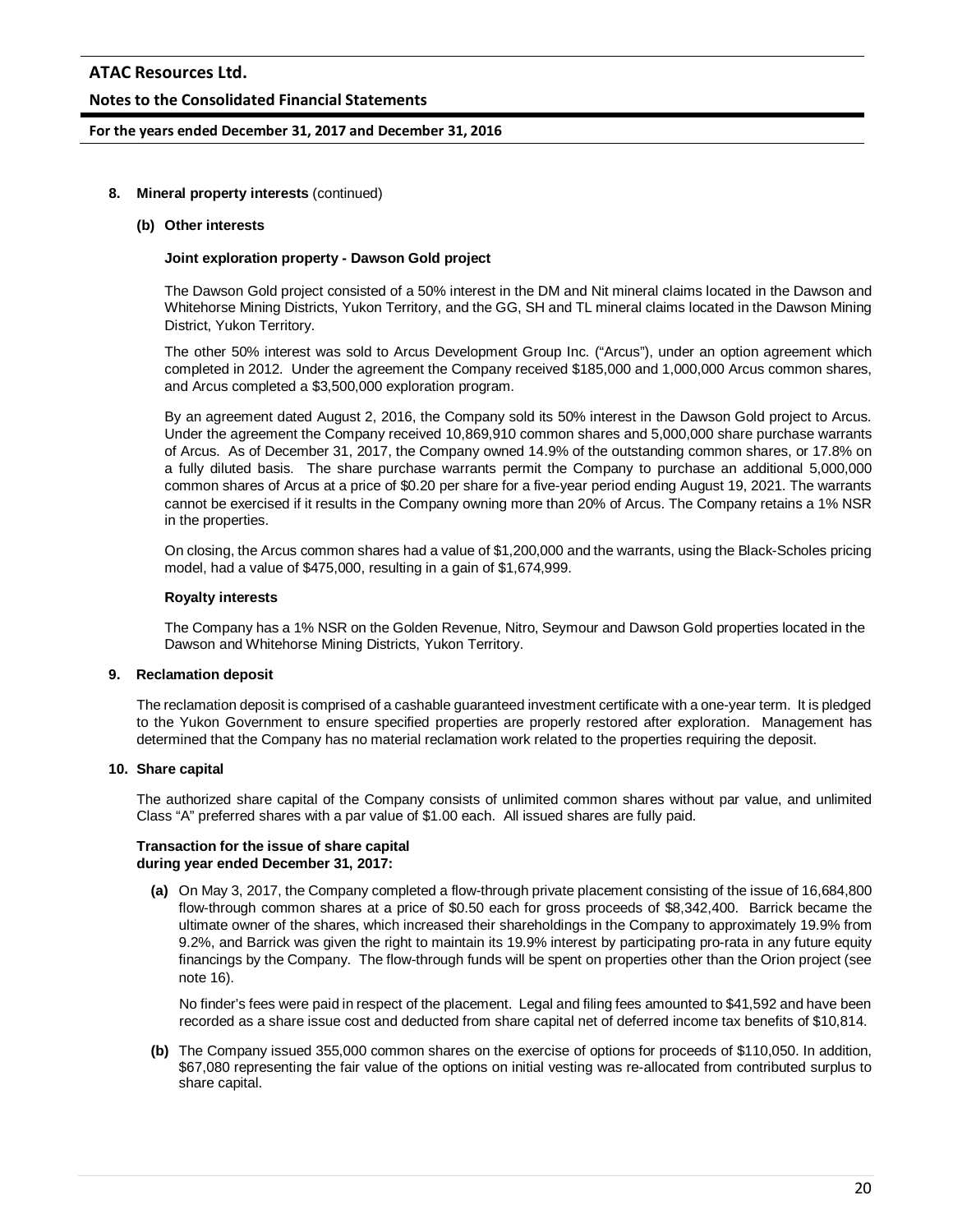## **Notes to the Consolidated Financial Statements**

#### **For the years ended December 31, 2017 and December 31, 2016**

#### **10. Share capital** (continued)

## **Transactions for the issue of share capital during the year ended December 31, 2016:**

**(a)** On April 22, 2016, the Company completed a flow-through private placement consisting of the issue of 5,000,000 common shares at a price of \$0.65 each for gross proceeds of \$3,250,000. The flow-through shares were issued at a premium to the trading value of the Company's common shares at the date the flow-through was announced, which is a reflection of the value of the income tax write-offs that the Company renounced to the flow-through shareholders. The premium was determined to be \$150,000 and was recorded as a reduction of share capital.

The Underwriters were paid commissions and expenses of \$194,300, and legal and filing fees amounted to \$22,750.

**(b)** The Company issued 27,500 common shares on the exercise of options for proceeds of \$8,525. In addition, \$8,228 representing the fair value of the options on initial vesting was re-allocated from contributed surplus to share capital.

#### **Common share rights**

The Company has a "Rights Plan" under which one right is issued for each issued and outstanding common share of the Company. Each right entitles the holder to purchase from the Company one common share at a price equal to onehalf the market price for each common share of the Company, subject to certain anti-dilutive adjustments. The rights are exercisable only if the Company receives an unacceptable take-over bid as defined in the Rights Plan. The current Rights Plan was replaced with a new Rights Plan at the May 2017 annual shareholders' meeting and will remain in effect until the annual shareholders' meeting in 2020. As at December 31, 2017, there were 139,861,877 rights outstanding (December 31, 2016 – 122,822,077).

#### **Stock options**

The Company has an incentive stock option plan (the "Plan"), under which the maximum number of stock options issued cannot exceed 10% of the Company's currently issued and outstanding common shares. The exercise period for any options granted under the Plan cannot exceed ten years. The exercise price of options granted under the Plan cannot be less than the "discounted market price" of the common shares (defined as the last closing market price of the Company's common shares immediately preceding the issuance of a news release announcing the granting of the options, less a discount of from 15% to 25%), unless otherwise agreed to by the Company and accepted by the TSX-V.

A participant who is not a consultant conducting investor relations activities, who is granted an option under the plan with exercise prices at or above "Market Price" will have their options vest immediately, unless otherwise determined by the Board of Directors. A participant who is granted an option under the plan with exercise prices below "Market Price" will become vested with the right to exercise one-sixth of the option upon conclusion of every three months subsequent to the grant date. A participant who is a consultant conducting investor relations activities who is granted options under the plan will become vested with the right to exercise one-quarter of the options upon conclusion of every three months subsequent to the grant date.

A summary of the status of the Company's stock options as at December 31, 2017 and December 31, 2016 and changes during the years then ended is as follows:

|                                        | Year ended<br>December 31, 2017               |      | Year ended<br>December 31, 2016 |                                    |
|----------------------------------------|-----------------------------------------------|------|---------------------------------|------------------------------------|
|                                        | Weighted average<br>Options<br>exercise price |      | Options                         | Weighted average<br>exercise price |
|                                        | #                                             | \$   | #                               | \$                                 |
| Options outstanding, beginning of year | 8,500,000                                     | 0.85 | 9,197,000                       | 1.62                               |
| Granted                                | 3,115,000                                     | 0.55 | 2,720,000                       | 0.35                               |
| Exercised                              | (355,000)                                     | 0.31 | (27,500)                        | 0.31                               |
| Expired/cancelled                      | (90,000)                                      | 0.87 | (3,389,500)                     | 2.54                               |
| Options outstanding, end of year       | 11.170.000                                    | 0.79 | 8.500.000                       | 0.85                               |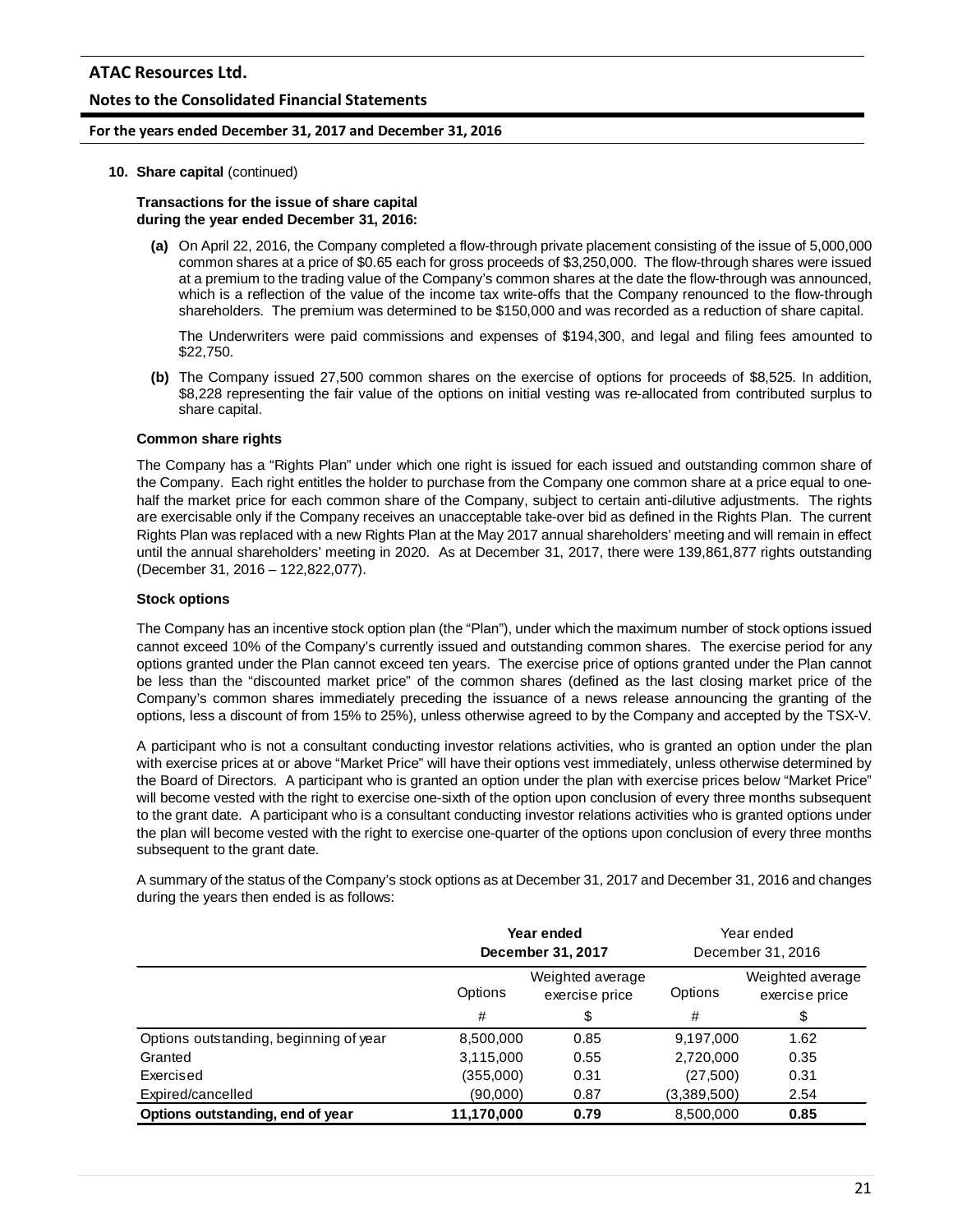## **Notes to the Consolidated Financial Statements**

#### **For the years ended December 31, 2017 and December 31, 2016**

#### **10. Share capital** (continued)

#### **Stock options** (continued)

As at December 31, 2017, the Company has stock options outstanding and exercisable as follows:

|     | Options<br>outstanding | Options<br>exercisable | Exercise<br>price | Expiry date      |
|-----|------------------------|------------------------|-------------------|------------------|
|     | #                      | #                      | \$                |                  |
| (1) | 1,830,000              | 1,830,000              | 1.80              | January 29, 2018 |
| (2) | 2,155,000              | 2,155,000              | 0.75              | February 3, 2019 |
| (3) | 1,760,000              | 1,760,000              | 0.75              | January 23, 2020 |
| (4) | 2,060,000              | 2,060,000              | 0.31              | January 21, 2021 |
|     | 250,000                | 250,000                | 0.76              | June 7, 2021     |
| (5) | 3,115,000              | 1,557,500              | 0.55              | May 26, 2022     |
|     | 11,170,000             | 9,612,500              |                   |                  |

(1) All of these options subsequently expired unexercised.

(2) 75,000 of these options will expire on May 10, 2018 for a related company employee leaving employment.

(3) 50,000 of these options will expire on May 10, 2018 for a related company employee leaving employment.

(4) 50,000 of these options were subsequently exercised.

(5) 150,000 of these options will expire on May 10, 2018 for a related company employee leaving employment.

The following table summarizes information about the stock options outstanding at December 31, 2017:

| Range of      |            | Weighted average | Weighted average |
|---------------|------------|------------------|------------------|
| prices        | Options    | remaining life   | exercise price   |
| \$            | #          | vears            |                  |
| $0.31 - 0.55$ | 5,175,000  | 3.87             | 0.45             |
| $0.75 - 0.76$ | 4,165,000  | 1.64             | 0.75             |
| 1.80          | 1,830,000  | 0.08             | 1.80             |
|               | 11,170,000 | 2.42             | 0.79             |

During the year ended December 31, 2017, 3,115,000 stock options (2016 – 2,720,000) were granted to Officers, Directors, related company employees and consultants. The Company has recorded the fair value of all options granted during the years using the Black-Scholes option pricing model. Share-based payment costs were calculated using the following weighted average assumptions: expected life of options - five years (2016 - five years), stock price volatility – 71.49% (2016 – 75.90%), no dividend yield (2016 - nil), and a risk-free interest rate yield – 0.94% (2015 - 0.70%). The fair value is particularly impacted by the Company's stock price volatility, determined using data from the previous five years.

Using the above assumptions, the fair value of options granted during the year ended December 31, 2017, was \$0.34 per option (2016 - \$0.21), for a total of \$1,053,412 (2016 - \$583,089). The total share-based payment expense for the year ended December 31, 2017 was \$886,715 (2016 - \$577,909), which is presented as an operating expense, and includes only options that vested during the years.

No stock options expired during the year ended December 31, 2017. During the year ended December 31, 2016, 1,185,000 options exercisable at \$1.80 per option expired unexercised. As a result, the original stock based compensation of \$6,987,325 was reversed from contributed surplus and credited to deficit.

During the year ended December 31, 2017, 90,000 stock options (2016 –2,204,500), were cancelled. As a result, the original stock based compensation of \$51,125 (2016 - \$4,338,600) has been reversed from contributed surplus and credited to deficit.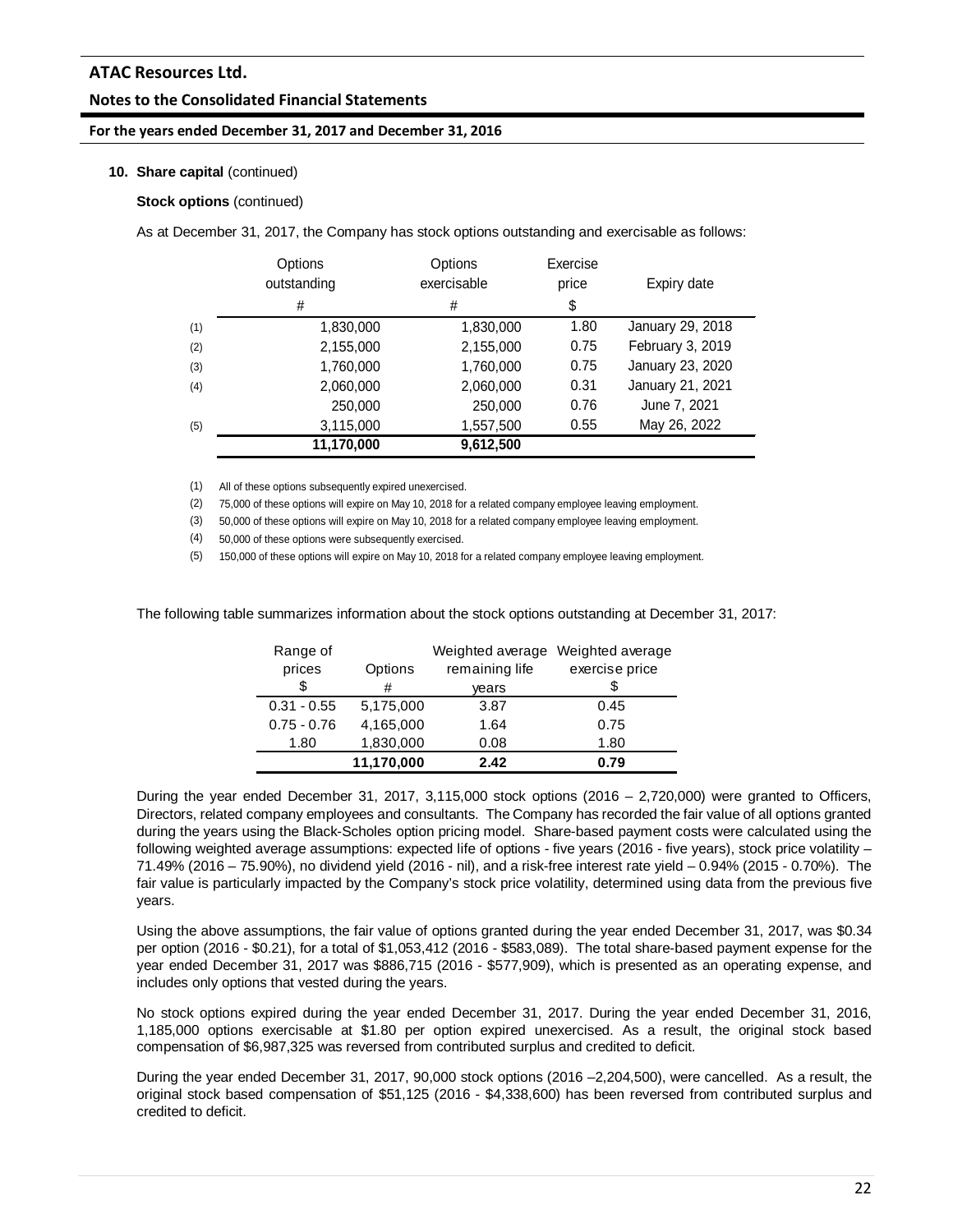## **Notes to the Consolidated Financial Statements**

#### **For the years ended December 31, 2017 and December 31, 2016**

#### **10. Share capital** (continued)

#### **Warrants**

As an incentive to complete private placements the Company may issue units which include common shares and common share purchase warrants. Using the residual value method, the Company determines whether a value should be allocated to the warrants attached to the units sold in completed private placements.

During the years ended December 31, 2017 and 2016 and as at December 31, 2017 and December 31, 2016, there were no warrants issued or outstanding.

#### **Contributed surplus**

Contributed surplus includes the accumulated fair value of stock options recognized as share-based payments and the fair value of finders' warrants issued on private placements. Contributed surplus is increased by the fair value of these items on vesting and is reduced by corresponding amounts when the options or warrants expire, or are exercised or cancelled.

#### **11. Loss per share**

The calculation of basic and diluted loss per share for the year ended December 31, 2017 was based on the loss of \$4,434,097 (2016 – \$663,155) and a weighted average number of common shares outstanding of 133,950,616 (2016 – 121,137,077).

All stock options were excluded from the diluted weighted average number of shares calculation, as their effect would have been anti-dilutive.

#### **12. Related party payables and transactions**

A number of key management personnel and Directors hold positions in other entities that result in them having control or significant influence over the financial or operating policies of those entities. There were no loans to key management personnel or Directors, or entities over which they have control or significant influence during the years ended December 31, 2017 or December 31, 2016.

Graham Downs, the Company's CEO receives a salary of \$18,750 per month and incentive stock options. All other key management personnel and Directors receive no salaries, non-cash benefits (other than incentive stock options), or other remuneration directly from the Company, other than noted below, and there are no employment contracts with them that cannot be terminated without penalty on thirty days advance notice. Key management personnel and Directors participate in the Company's stock option plan.

During the year ended December 31, 2017, 2,200,000 stock options (2016 - 1,650,000) were granted to key management personnel and Directors having a fair value on issue of \$743,983 (2016 - \$380,905). The options granted are exercisable at \$0.55 each until May 26, 2022 and vest over a one-year period ending May 26, 2018.

No management personnel or Director stock options were cancelled or surrendered during the year ended December 31, 2017. During the year ended December 31, 2016, 1,245,000 management personnel and Director stock options having a fair value on issue of \$2,490,000, were surrendered and cancelled.

The Company transacted with the following related parties:

- **(a)** Archer Cathro is a geological consulting firm that is a related party through its management contracts, which confer significant influence over operations. Charges are for property location, acquisition, exploration, management, accounting and office rent and administration. The charges by Archer Cathro include the services of Graham Downs until August 31, 2016. The charges by Archer Cathro also include the services of Julia Lane, who is the Vice President of Exploration, and a minority shareholder of Archer Cathro.
- **(b)** Glenn Yeadon is a Director and the Company's Secretary. He controls Glenn R. Yeadon Personal Law Corporation ("Yeadon Law Corp."), which provides the Company with legal services.
- **(c)** Larry Donaldson is the Company's CFO. He is a partner of Donaldson Grassi, Chartered Professional Accountants, a firm in which he has significant influence. Donaldson Grassi provides the Company with accounting and tax services.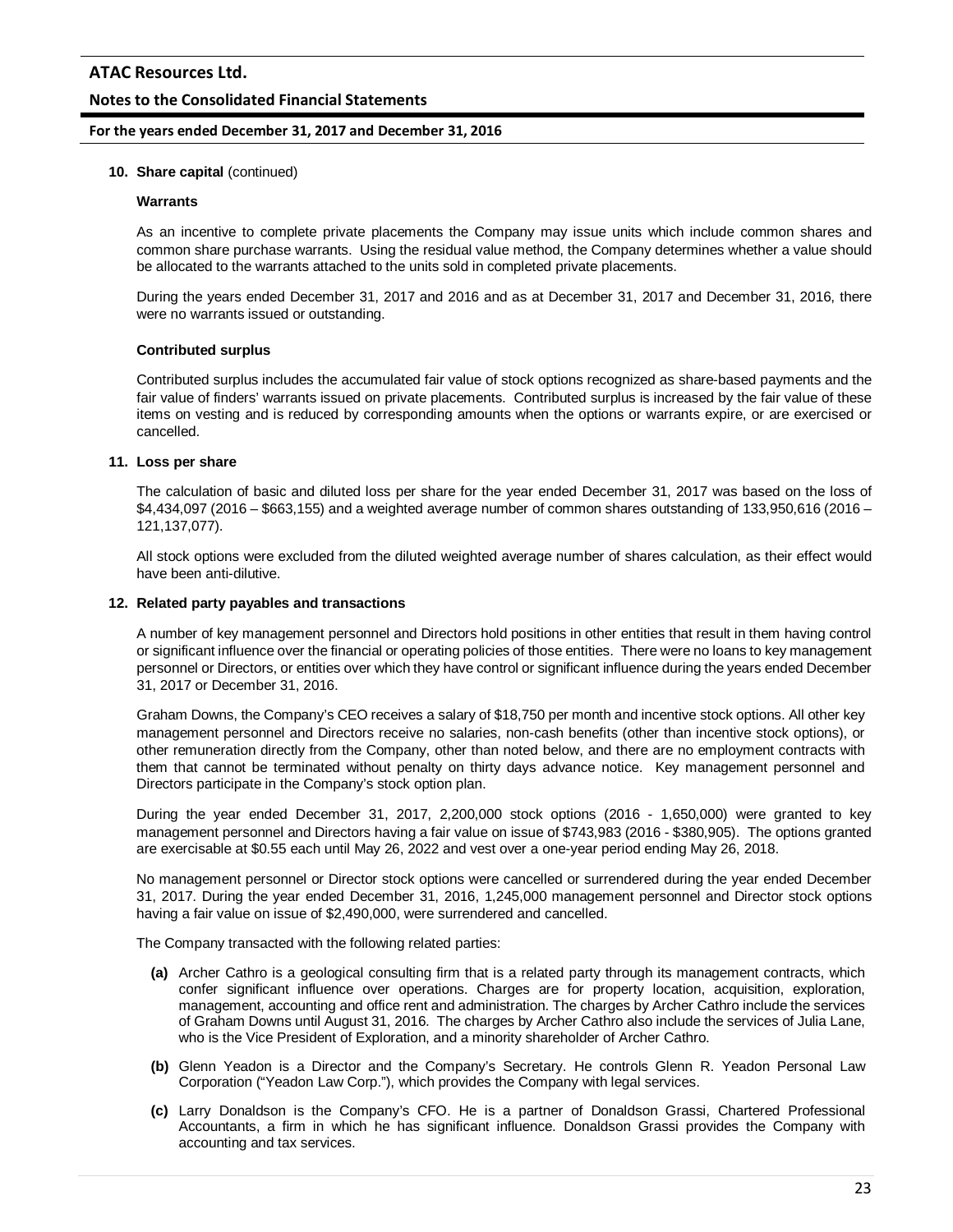# **Notes to the Consolidated Financial Statements**

#### **For the years ended December 31, 2017 and December 31, 2016**

#### **12. Related party payables and transactions** (continued)

- **(d)** Douglas Goss is a Director and the Company's Chairman of the Board. He controls Douglas O. Goss Professional Corporation ("D. Goss Corporation"), which provides consulting services to the Company.
- **(e)** Ian Talbot is the Company's COO. He provides the Company with management services.
- **(f)** Robert Carne is a Company Director. He controls Carvest Holdings Ltd. ("Carvest"), which provides geological consulting services to the Company.
- **(g)** Graham Downs is the Company's President and CEO. Effective August 31, 2016, he is paid a monthly salary and benefits for his services.
- **(h)** Bruce Kenway is a Company Director. He is a partner in Kenway Mack Slusarchuk Stewart LLP ("Kenway Mack"). Effective April 1, 2017, he is being compensated for his monthly advisory services as Chairman of the Audit Committee. The services are being rendered through Kenway Mack.

The aggregate value of transactions and outstanding balances with key management personnel and Directors and entities over which they have control or significant influence were as follows:

|                             | <b>Transactions</b><br>year ended<br>December 31,<br>2017<br>\$ | Transactions<br>year ended<br>December 31,<br>2016<br>\$ | <b>Balance</b><br>outstanding<br>December 31,<br>2017<br>\$ | <b>Balance</b><br>outstanding<br>December 31,<br>2016<br>\$ |
|-----------------------------|-----------------------------------------------------------------|----------------------------------------------------------|-------------------------------------------------------------|-------------------------------------------------------------|
| Archer, Cathro              |                                                                 |                                                          |                                                             |                                                             |
| - geological services       | 2,589,919                                                       | 1,243,011                                                | 48,941                                                      | 66,103                                                      |
| - office and administration | 180,087                                                         | 401,593                                                  | 14,121                                                      | 19,613                                                      |
|                             | 2,770,006                                                       | 1,644,604                                                | 63,062                                                      | 85,716                                                      |
| Carvest (1)                 | 32,070                                                          | 24,805                                                   |                                                             |                                                             |
| Yeadon Law Corp.            | 51,731                                                          | 50,972                                                   | 5,561                                                       | 2,767                                                       |
| Donaldson Grassi            | 62,960                                                          | 40,400                                                   | 15,000                                                      | 10,000                                                      |
| D. Goss Corporation         | 42,000                                                          | 42,000                                                   | 3,675                                                       | 3,675                                                       |
| <b>Graham Downs</b>         | 228,866                                                         | 79,001                                                   |                                                             |                                                             |
| lan Talbot                  | 36,094                                                          | 40.688                                                   | 2,297                                                       | 2,986                                                       |
| Kenway Mack                 | 9,000                                                           |                                                          | 3,150                                                       |                                                             |
|                             | 3,232,727                                                       | 1,922,470                                                | 92,745                                                      | 105.144                                                     |

(1) The Carvest transactions for the year ended December 31, 2016 include geological services of \$21,470 and other services of \$3,335

All related party balances are unsecured and are due within thirty days without interest.

The transactions with the key management personnel and Directors are included in operating expenses as follows:

- **(a)** Accounting, audit and legal
	- Includes the legal services of the Company's Secretary, Glenn Yeadon, charged to the Company by Yeadon Law Corporation.
	- Includes the accounting services of Company's CFO, Larry Donaldson, charged to the Company by Donaldson Grassi.

**(b)** Consulting fees

- Includes the consulting fees paid to Director, Douglas Goss, charged to the Company by D. Goss Corporation.
- Includes the advisory services paid to Director, Bruce Kenway, charged to the Company by Kenway Mack.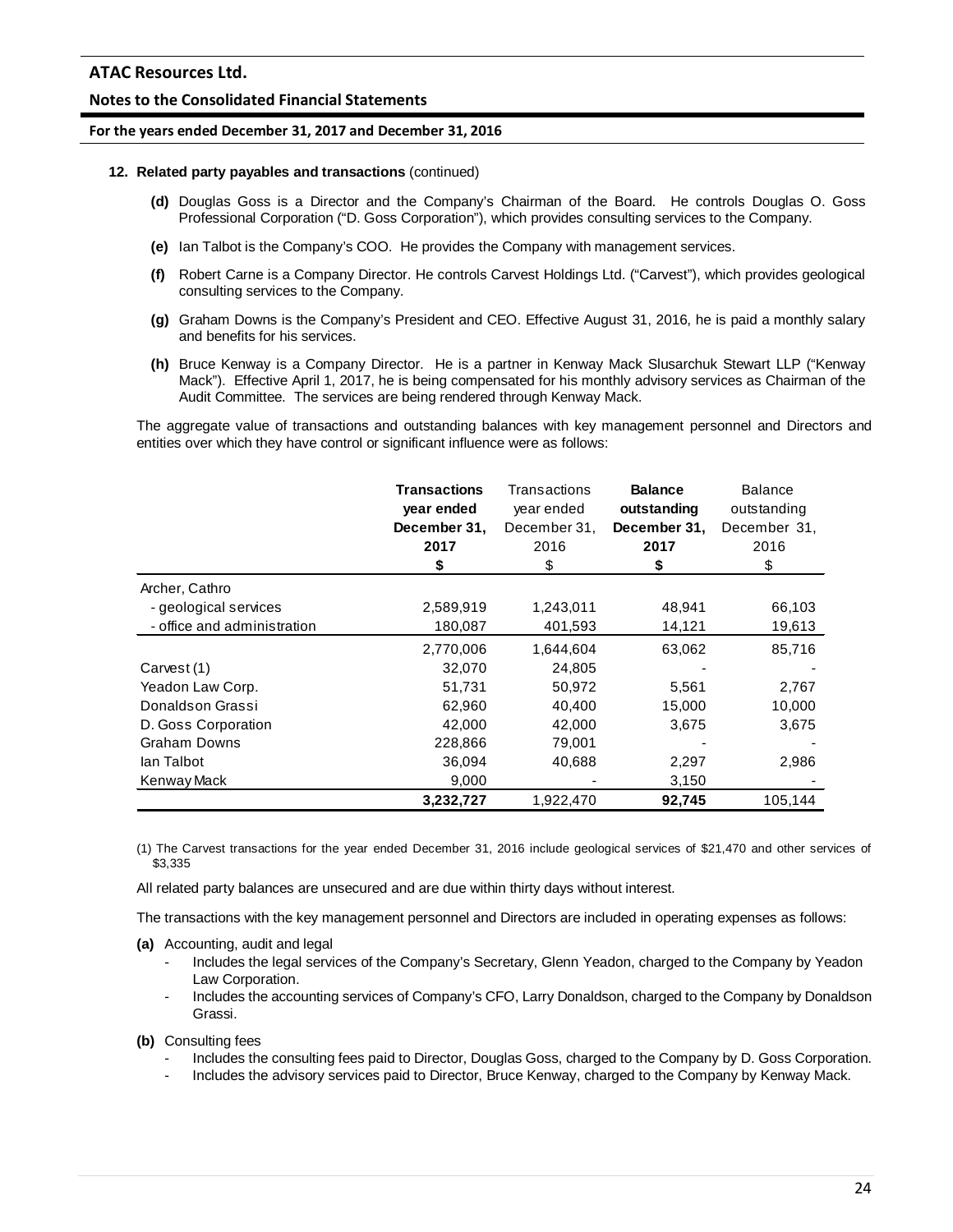## **Notes to the Consolidated Financial Statements**

#### **For the years ended December 31, 2017 and December 31, 2016**

#### **12. Related party payables and transactions** (continued)

- **(c)** Management, administration and corporate development fees
	- Includes the services of Company's COO, Ian Talbot.
	- Includes the administrative services of Director, Robert Carne, charged to the Company by Carvest for the year ended December 31, 2016.
	- Includes charges by Archer Cathro for administrative and investor relations personnel.
- **(d)** Salaries and benefits
	- Includes only the salaries and benefits of the Company's President and CEO, Graham Downs.
- **(e)** Office rent
	- Charged by Archer Cathro
- **(f)** Property examination costs
	- Includes charges by Archer Cathro for exploration personnel.

## **13. Income Taxes**

Income tax expense for the years ended December 31, 2017 and 2016 varies from the amount that would be computed from applying the combined federal and provincial income tax rate to (loss) income before income taxes as follows:

|                                                     | December 31,  | December 31, |
|-----------------------------------------------------|---------------|--------------|
|                                                     | 2017          | 2016         |
|                                                     |               | \$           |
| (Loss) income before income taxes                   | (2, 114, 996) | 96,091       |
| Statutory Canadian corporate tax rate               | 26.0%         | 26.0%        |
| Anticipated income tax recovery (expense)           | 549,899       | (24, 984)    |
| Change in tax resulting from:                       |               |              |
| Unrecognized items for tax purposes                 | (298, 350)    | (184, 724)   |
| Tax rate adjustment                                 | (513, 539)    |              |
| Tax benefits renounced on flow-through expenditures | (2,057,111)   | (549, 538)   |
| Net deferred income tax expense                     | (2,319,101)   | (759,246)    |

The significant components of the Company's deferred income tax liability are as follows:

|                                            | December 31, December 31,<br>2017 | 2016           |
|--------------------------------------------|-----------------------------------|----------------|
|                                            | \$                                | \$             |
| Unrealized losses on marketable securities | 154,442                           | 91,997         |
| Mineral property interests                 | (19,085,190)                      | (16, 365, 271) |
| Unclaimed investment tax credits           | 860,606                           | 872,395        |
| Non-capital loss carry forwards            | 2,889,446                         | 2,529,454      |
| Capital loss carry forwards                | 44.369                            | 42,697         |
| Share issue costs                          | 74.068                            | 105,735        |
| Net deferred income tax liability          | (15.062.259)                      | (12, 722, 993) |

In September 2017, the British Columbia (BC) Government proposed changes to the general corporate income tax rate to increase the rate from 11% to 12% effective January 1, 2018 and onwards. This change in tax rate was substantively enacted on October 26, 2017. The relevant deferred tax balances have been remeasured to reflect the increase in the Company's combined Federal and Provincial (BC) general corporate income tax rate from 26% to 27%.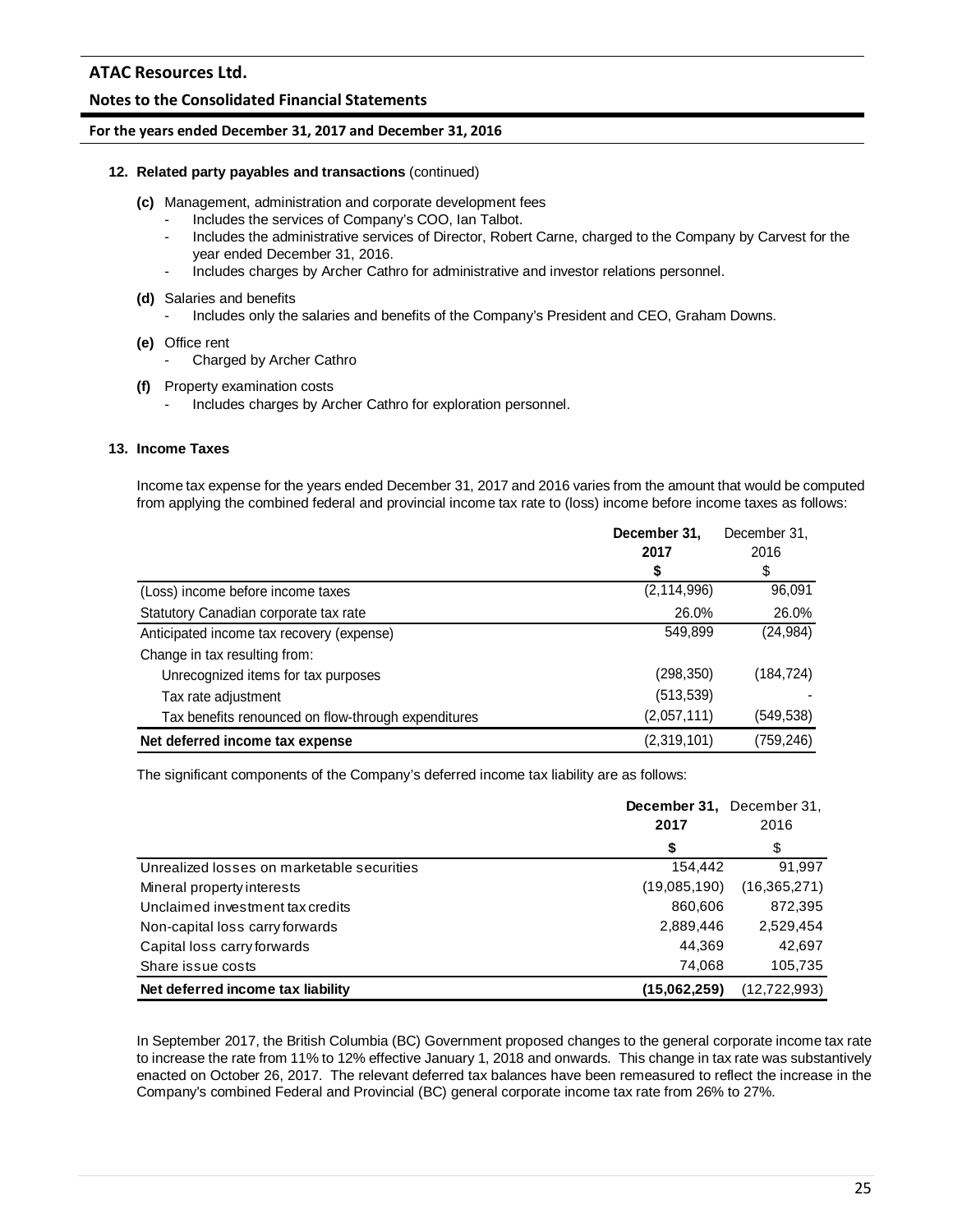# **Notes to the Consolidated Financial Statements**

#### **For the years ended December 31, 2017 and December 31, 2016**

#### **13. Income Taxes** (continued)

As at December 31, 2017 the Company has non-capital loss carry forwards of approximately \$10,702,000 of which \$7,000 will expire in 2028, \$471,000 in 2029, \$1,175,000 in 2030, \$1,666,000 in 2031 and \$7,383,000 thereafter.

As at December 31, 2017 the Company has unused capital losses of \$328,659, which have no expiry date and can only be used to reduce future income from capital gains.

As at December 31, 2017 the Company has unclaimed resource and other deductions in the amount of \$34,165,254 (December 31, 2016 - \$34,042,489), which may be deducted against future taxable income.

As at December 31, 2017 there are share issue costs totaling \$274,324 (December 31, 2016 - \$406,673), which have not been claimed for income tax purposes.

As at December 31, 2017 the Company has unused investment tax credits totaling \$1,178,912, (December 31, 2016 - \$1,178,912), which have not been claimed for income tax purposes. Of the credits, \$957,999 will expire in 2032 and \$220,913 in 2033.

Income tax attributes are subject to review, and potential adjustments, by tax authorities.

#### **14. Supplemental cash flow information**

Changes in non-cash operating working capital during the years ended December 31, 2017 and December 31, 2016 were comprised of the following:

|                                          | December 31,<br>2017 | December 31.<br>2016 |
|------------------------------------------|----------------------|----------------------|
|                                          |                      | \$                   |
| Receivables and prepayments              | (39, 838)            | 6,191                |
| JVEI property receivables                | (256, 053)           |                      |
| Accounts payable and accrued liabilities | 14.467               | 18.861               |
| Accounts payable to related parties      | 4.725                | (13,505)             |
| Net change                               | (276, 699)           | 11,547               |

The Company incurred non-cash financing and investing activities during the years ended December 31, 2017 and December 31, 2016 as follows:

|                                                                      | December 31. | December 31, |
|----------------------------------------------------------------------|--------------|--------------|
|                                                                      | 2017         | 2016         |
|                                                                      | \$           | \$           |
| Non-cash financing activity                                          |              |              |
| Restricted cash payable                                              | 1,385,006    |              |
| Share capital reduced by flow-through share premium                  |              | 150,000      |
|                                                                      | 1,385,006    | 150,000      |
|                                                                      |              |              |
| Non-cash investing activities:                                       |              |              |
| Marketable securities acquired on sale of mineral property interests |              | (1,675,000)  |
| Mineral property sale proceeds received by marketable securities     |              | 1,675,000    |
| Deferred exploration expenditures included in accounts payable       |              |              |
| and related party payables                                           | 152,095      | 114,998      |
| Deferred exploration expenditures included in Yukon mineral          |              |              |
| exploration grant receivable                                         | (31,401)     | (6, 143)     |
|                                                                      | 120,694      | 108.855      |

During the years ended December 31, 2017 and December 31, 2016 no amounts were paid for interest or income tax expenses.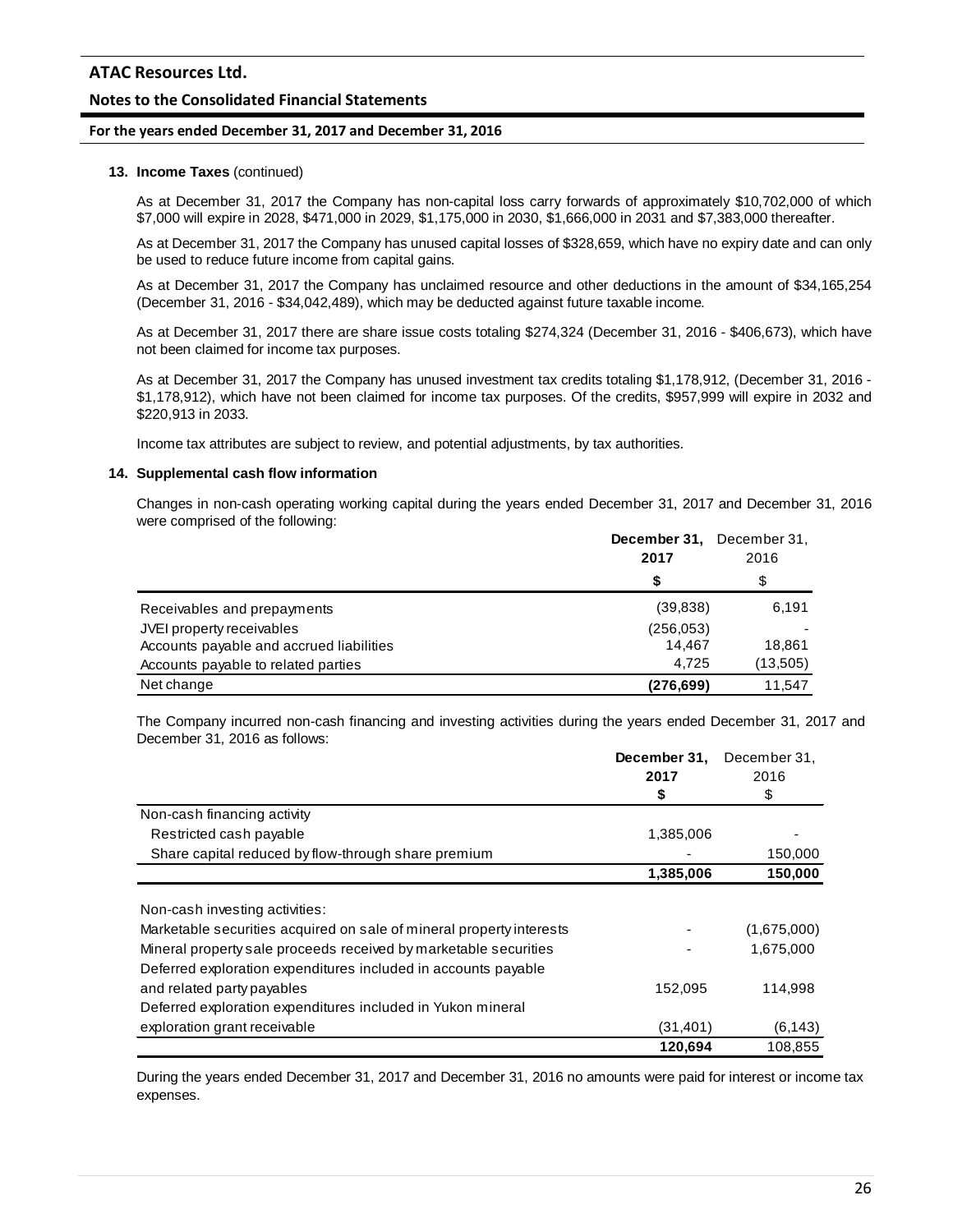## **Notes to the Consolidated Financial Statements**

#### **For the years ended December 31, 2017 and December 31, 2016**

#### **15. Financial risk management**

#### **Capital management**

The Company is a junior exploration company and considers items included in shareholders' equity as capital. The Company has no debt and does not expect to enter into debt financing. The Company manages its capital structure and makes adjustments to it in light of changes in economic conditions and the risk characteristics of underlying assets. In order to maintain or adjust its capital structure, the Company may issue new shares, purchase shares for cancellation pursuant to normal course issuer bids or make special distributions to shareholders. The Company is not subject to any externally imposed capital requirements and does not presently utilize any quantitative measures to monitor its capital. The Company's capital structure as at December 31, 2017 is comprised of shareholders' equity of \$105,075,104 (December 31, 2016 - \$100,200,398).

The Company currently has no source of revenues. In order to fund future projects and pay for administrative costs, the Company will spend its existing working capital and raise additional funds as needed. The Company's ability to continue as a going concern on a long-term basis and realize its assets and discharge its liabilities in the normal course of business rather than through a process of forced liquidation is primarily dependent upon its ability to sell or option its mineral properties and its ability to borrow or raise additional funds from equity markets.

#### **Financial instruments - fair value**

The Company's financial instruments consist of cash and cash equivalents, receivables, marketable securities, reclamation deposit, accounts payable and accrued liabilities, and accounts payable to related parties.

The carrying value of accounts payable and accrued liabilities and accounts payable to related parties approximated their fair value because of the short-term nature of these instruments.

Financial instruments measured at fair value on the statement of financial position are summarized into the following fair value hierarchy levels:

- Level 1: quoted prices (unadjusted) in active markets for identical assets or liabilities.
- Level 2: inputs other than quoted prices included within Level 1 that are observable for the asset or liability, either directly (i.e. as prices) or indirectly (i.e. derived from prices).
- Level 3: inputs for the asset or liability that are not based on observable market data (unobservable inputs).

|                           | Level 1<br>\$ | Level 2<br>\$ | Level 3<br>\$ | Total<br>\$ |
|---------------------------|---------------|---------------|---------------|-------------|
| December 31, 2017         |               |               |               |             |
| Cash and cash equivalents | 13,990,718    |               |               | 13,990,718  |
| Restricted cash           | 1,385,006     |               |               | 1,385,006   |
| Marketable securities     | 788,002       | 234,816       |               | 1,022,818   |
|                           | 16,163,726    | 234,816       |               | 16,398,542  |
| December 31, 2016         |               |               |               |             |
| Cash and cash equivalents | 14,628,414    |               |               | 14,628,414  |
| Marketable securities     | 1,095,827     | 373,338       |               | 1,469,166   |
|                           | 15.724.241    | 373.338       |               | 16,097,580  |